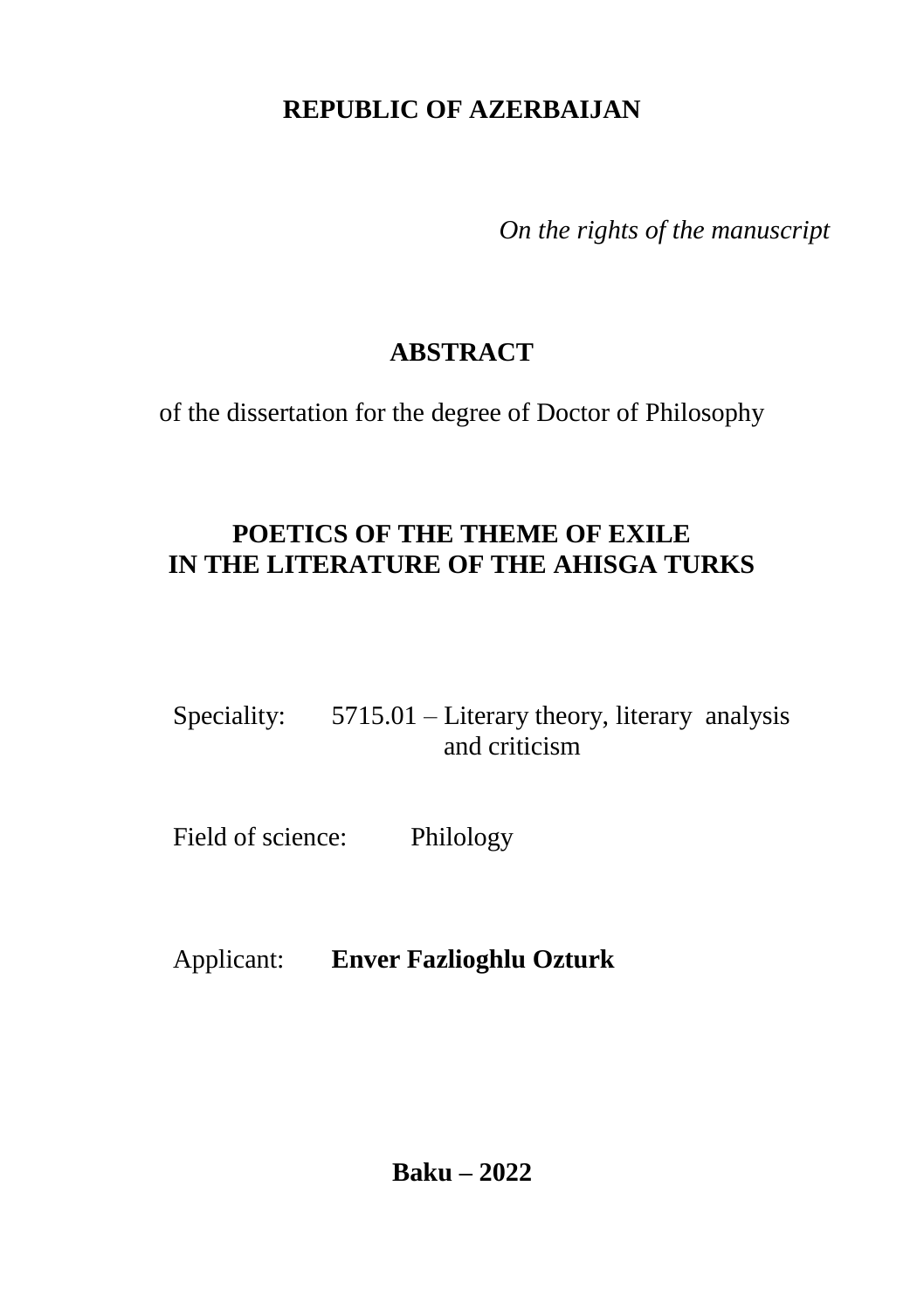The work was performed at the Department of Theory of Literature and World Literature of Baku Slavic University.

| Scientific supervisor: | Doctor of Philological Sciences, Professor<br><b>Asif Abbas Hajiyev</b>                  |
|------------------------|------------------------------------------------------------------------------------------|
| Official opponents:    | Doctor of Philological Sciences, Professor<br>Shirindil Hasan Alishanli                  |
|                        | Doctor of Philological Sciences<br><b>Gafar Mohsun Huseynov</b>                          |
|                        | Doctor of Philosophy on Philology,<br>Associate Professor<br>Ulviyya Hasameddin Rahimova |

Dissertation council ED 2.13 of Supreme Attestation Commission under the President of the Republic of Azerbaijan operating at Baku  $\sqrt{6h^2 \frac{2.8 \times 13.5}{2.5}}$ 

 $\mathbb{R}$  and  $\mathbb{R}$   $\mathbb{R}$   $\mathbb{R}$  of  $\mathbb{R}$ 

Chairman of the Dissertation do Chairman of the

Scientific secretary of the Dissertation council:

 $\sim$ 

Chairman of the scientific seminar:

Chairman scientific seminar:

Doctor of Philological Sciences. Professor Rahilya Huseyn Guliyeva

Doctor of Philological Sciences, **Professor** Nasiragha Shahmurad Mammadov

Doctor of Philological Sciences, Professor<br>Nahida Jamal Mammadkhanova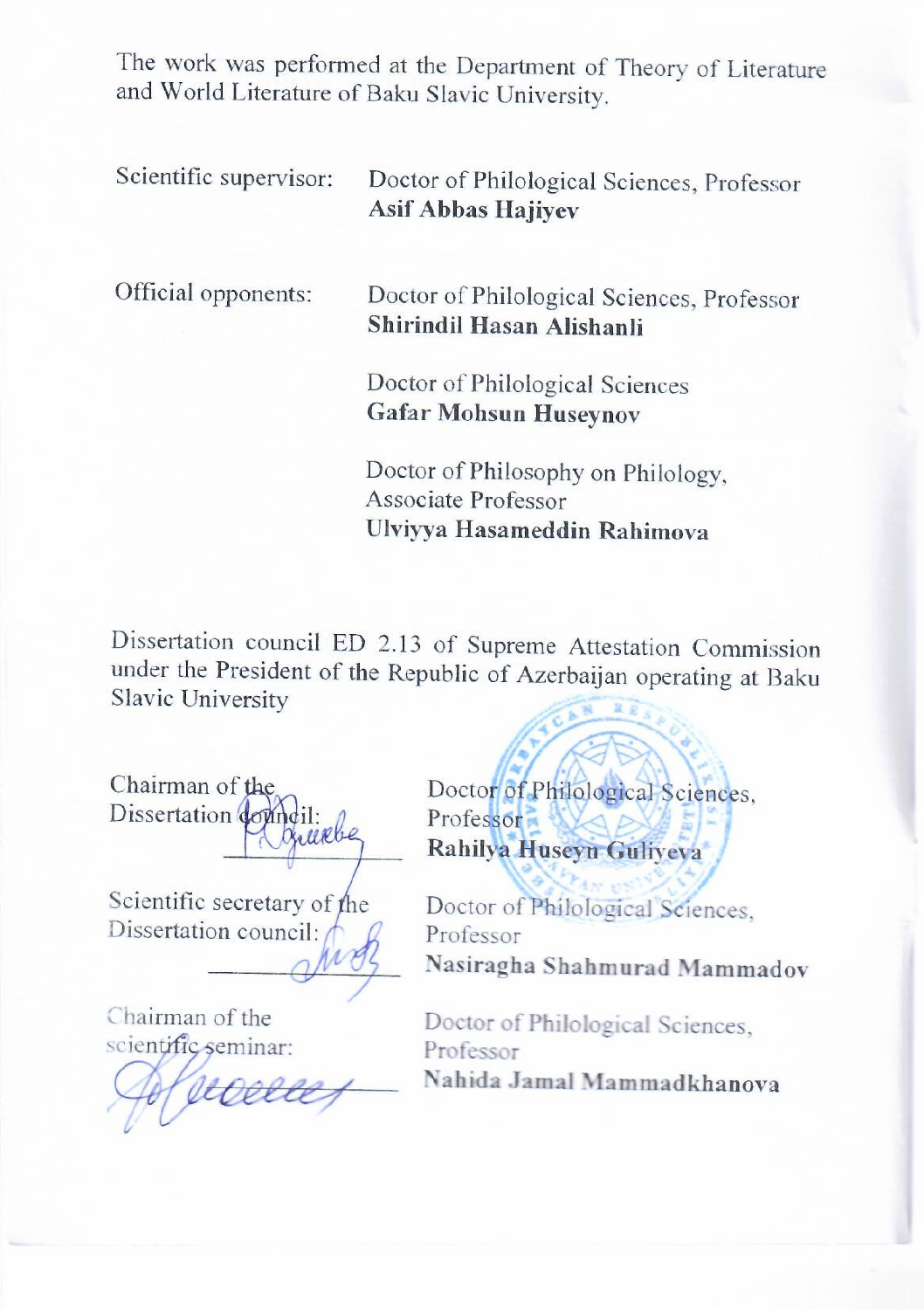#### **GENERAL NATURE OF THE WORK**

The presented dissertation work is devoted to the systematic study of the typology and poetics of the historical and artistic embodiment of exile in the literature of Ahisga Turks on the basis of literature of 1944-2000.

**Relevance and degree of development of the research:** The theme of homeland has occupied an important place in the folklore and literature of the Turkic peoples throughout history, love of country, patriotism has been one of the main ideals of praise. These motives became especially relevant in folklore and literature after the deportation of a number of Turkic and mountainous Muslim peoples from their homeland in the Soviet Union in 1944 and their deportation to Central Asia. This historical tragedy of the Ahisga Turks, who were exiled in 1944, left a deep mark on the national consciousness, morality and culture of this people, and a special "exile folklore and literature" was formed in their national cultures under the influence of this global national tragedy. However, the exile literature of the Ahisga Turks, discovered in poetry and fiction, in the form of a unique poetic phenomenon in terms of content and form, has not yet been involved in special academic scientific research. The study of the exile literature of the Ahisga Turks, combining traditional and new poetic forms, oral and written creative features, is a topical issue that can reveal and generalize the historical-typological and poetic nature of this unique aesthetic-artistic phenomenon . Considering that the poetry of Exile literature has a number of original semantic and structural features, genre and stylistic forms, we believe that the research on this subject will be particularly acute both in historical and theoretical and comparative-typological terms, enriching our literary studies with new generalizations.

The actuality of the dissertation is also connected with the fact that the integration of Turkic peoples, protection of material and intangible heritage, dialogue between their cultures has become an important historical and philological issue in the modern period when ethnic, national and religious conflicts are expanding. Multiculturalism is one of the priorities of state policy in Azerbaijan and the way of life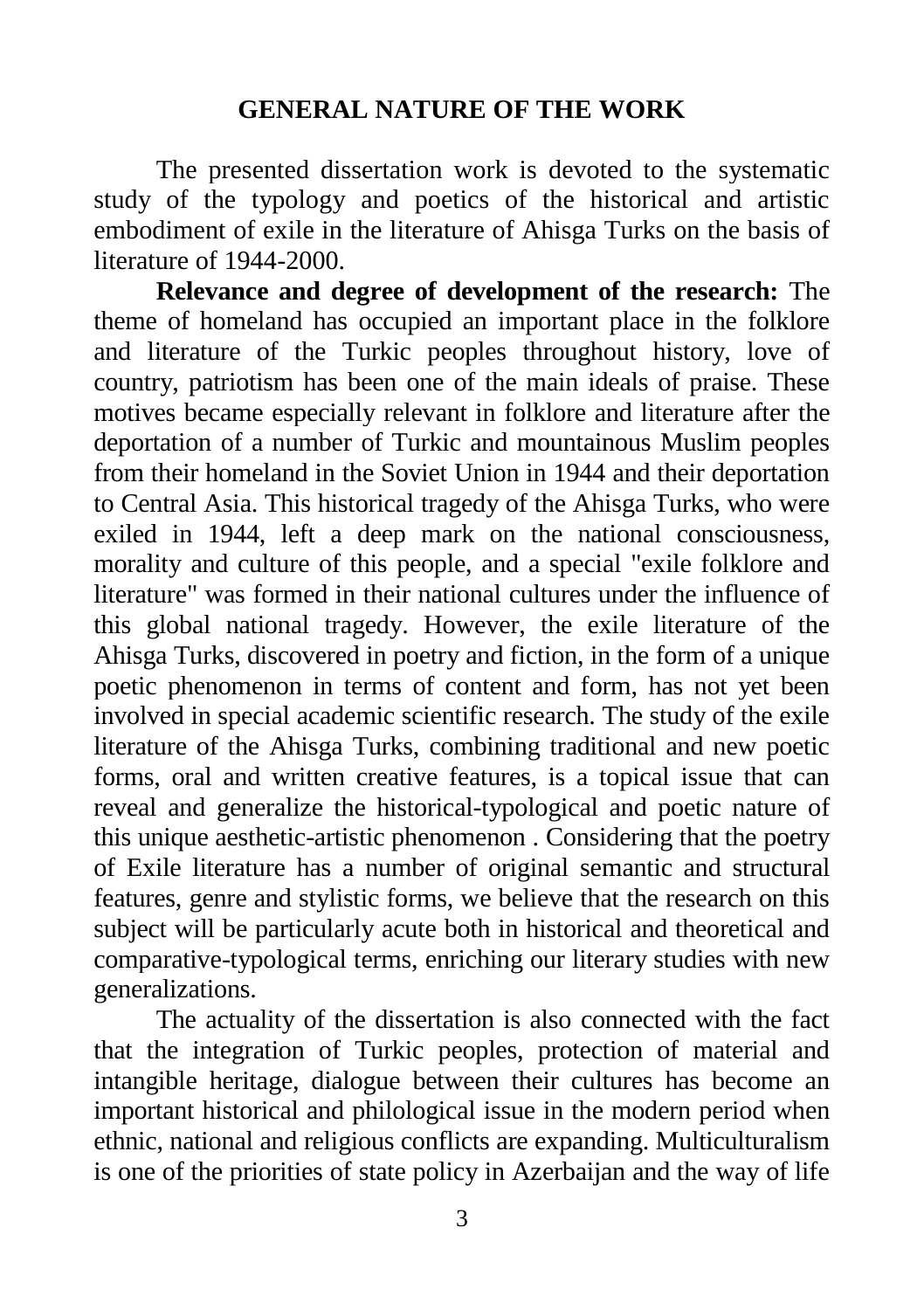of the people. One of the important manifestations of this is the harmonious integration of Ahisga Turks living in Azerbaijan as a community in sixty years, preserving and developing their ethnic culture, folklore, literature and native language. The study of these historical processes, the Exile period folklore and literature of Ahisga Turks living in Azerbaijan is an actualistic scientific issue in terms of azerbaijanism and ahisgashism, as well as general Turkology.

However, the current research on the history of Ahisga Turks in Azerbaijan and Turkey, folklore and Ethnography, dialects, mainly on certain features of classical literature and ashug art, on the subject of exile in folklore and literature, on some of modern writers and poets, views and considerations played the role of scientific base in our research.

From this point of view, researches of professor Asif Hajili<sup>1</sup>, professor Abbas Hajiyev<sup>2</sup>, professor Ismail Kazimov<sup>3</sup>, doctor of

<sup>1</sup> [Abbasoğlu \(Hacılı\), A. Vatan Derdi, Yurt Derdi - Ahıska Turklerinin Surgun](https://s3.amazonaws.com/academia.edu.documents/54956747/III._Uluslararasi_Genc_Halkbilimciler_Sempozyumu_Bildirileri_Kitabi.pdf?AWSAccessKeyId=AKIAIWOWYYGZ2Y53UL3A&Expires=1513092094&Signature=e3pakypgv4SRsLhW%2BOXzNtLTrMc%3D&response-content-disposition=inline%3B%20filename%3DIII._Uluslararasi_Genc_Halkbilimciler_Se.pdf#page=66)  Folkloru // Milli Folklor,  $-$  1991. Sayı 9,  $-$  s. 52-56; Hacılı, A. Qəribəm bu vətəndə: Axısqa türklərinin etnik mədəniyyəti / A.Hacılı. – Bakı: Gənclik, – 1992. – 216 s.; Hacılı, A. Çağdaş folklor yaradıcılığının tipologiyası və poetikası (Axısqa türk şifahi nəsri əsasında) / Azərbaycan şifahi xalq ədəbiyyatına dair tədqiqlər, XIV. – Bakı: Səda, – 2003. – s. 15-28; Hacılı, A. Axısqa türkləri: Vətən bilgisi // – İstanbul: Ahıska Reklam Tanıtım Ajansı Yayınları, – 2009. – 583 s.; Hacılı, A. Hatıralarda Ahıska Yurdu – [1 // "Bizim Ahıska", Bahar, –](https://www.academia.edu/9620178/Asif_Hac%C4%B1l%C4%B1._Hat%C4%B1ralarda_Ah%C4%B1ska_yurdu_-_1) 2011. Sayı 22, – s. 31- [35;](https://www.academia.edu/9620178/Asif_Hac%C4%B1l%C4%B1._Hat%C4%B1ralarda_Ah%C4%B1ska_yurdu_-_1) Hacılı, A. [Hatıralarda Ahıska Yurdu –](http://www.ahiska.org.tr/wp_pdf/sayi23/parcali/13_sayi23.pdf) 2 // "Bizim Ahıska", Yaz, – 2011. Sayı [23, – s. 12-18;](http://www.ahiska.org.tr/wp_pdf/sayi23/parcali/13_sayi23.pdf) Hacılı, A. Axıska türklərinin sürgün folkloru / A.Hacılı. – Bakı: Mütərcim, – 2014. – 100 s.; Hacılı, A. Axıska türklərinin inanc dünyası / A.Hacılı. – Bakı: Mütərcim, – 2014. – 108 s.; Hacılı, A. Axıskalı Aşıq Molla Məhəmməd Səfili / A.Hacılı. – Bakı: Mütərcim, – 2014. – 84 s.; Hacılı, A. Axıskalı Şair Usta Mürtəz / A.Hacılı. – Bakı: Mütərcim, – 2015; Hacılı, A. [Ahıska türklərinin](http://www.ahiska.org.tr/?p=149) [folklorunda rus zülmünü anlatan motivlər // "Bizim Ahıska", – Ankara, – ocak](http://www.ahiska.org.tr/?p=149)[mart, –](http://www.ahiska.org.tr/?p=149) 2005. Sayı 2; Hacılı, A. Axısqa türklərinin folkloru və çağdaş sosial yaşamı (ingilis dilində) // Folklor və etnoqrafiya,  $-2004$ .  $\text{N}_2$ 1.

<sup>&</sup>lt;sup>2</sup> Hacıyev, A. Tiflis Azərbaycan teatrı / A.Hacıyev. – Bakı, – 1984. – 160 s.; Hacıyev, A. Tiflis Azərbaycan və Adıgün türk teatrı / A.Hacıyev. – Bakı: Borçalı,  $-2006. - s. 21-31.$ 

<sup>3</sup> Kazımov, İ. Axıska türklərinin dili / İ.Kazımov. – Bakı: Elm, – 1999. – 278 s.; Kazımov, İ. Ahıska türkləri və Azərbaycan / İ.Kazımov. – Bakı: Elm və təhsil, – 2004; Kazımov, İ. Axısqa türkləri: dil, tarix və folklor / İ.Kazımov. – Bakı: Elm və təhsil, – 2012.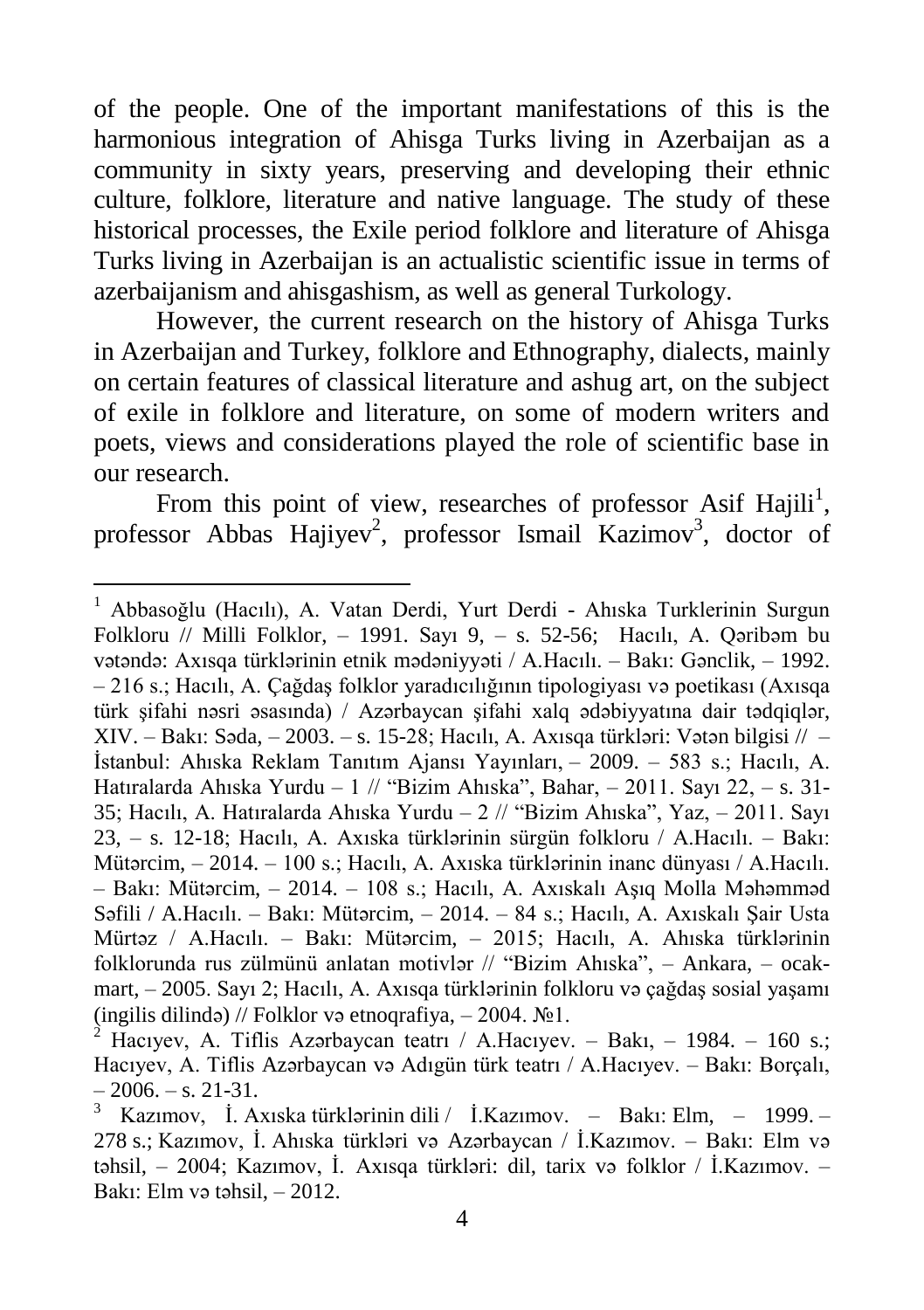philosophy in history Sevil Piriyeva<sup>4</sup>, Sevil Piriyeva and Allahverdi Piriyev<sup>5</sup>, as well as K.Aslan<sup>6</sup>, T.Kukulov<sup>7</sup>, L.Shimshakov<sup>8</sup>, N.Sasiyev<sup>9</sup> and others in their culturological, historical books. We have taken the texts from different collections, from the collection of works of poets and writers.

Scientists operating in Turkey F.Kirzioglu, A.E.Gökdemir, S.Bonturk, Y.Zeyrek, U.Uravelli, M.Aliyev, R.Bayraktar and others ' studies have been used in appropriate parts of the dissertation since ancient times as studies aimed at the history of Ahisga Turks, social, political, legal issues, research of certain languages and classical folklore.

**Objectives and tasks of the research.** Taking into account the above-mentioned problems, the study of the following issues has been set as the main goals and objectives of the study .

The purpose of the research is to study the typological nature and poetic nature of the exile literature of the Ahisga Turks, to reveal their role in the socio-cultural life and literary process. Even in the difficult socio-political conditions of the period of exile, the oral and written artistic creativity of the Ahisga Turks underwent a unique development path, and the literary and cultural environment in Azerbaijan played an important role in this process. At present, the Ahisga Turks Writers' Union is successfully operating in the Saatli region of Azerbaijan, and many poets and writers are engaged in

<sup>4</sup> Piriyeva, S. Axısqa Türkləri Azərbaycanda (tarix, sosial – mədəni həyat) / S.Piriyeva. – Bakı: Elm Nəşriyyatı, – 2005. – 264 s.

<sup>5</sup> Piriyev, A., Piriyeva, S. Ata Yurdum Ahıska / A.Piriyev, S.Piriyeva. – Bakı: Mütərcim Nəşriyyatı, – 2001. – 256 s.; Piriyev, A., Piriyeva, S. Türksüz Qalan Ahıskam / A.Piriyev, S.Piriyeva. – Bakı: Vektor Nəşrlər Evi, – 2007. – 233 s.

<sup>6</sup> Aslan, K. Ahıska türkleri // – Ankara: Ahıska türkleri kültür ve dayanışma derneği, – 1995. – 87 s.

<sup>7</sup> Kukulov, T. Axıska türklərinin tarixinə bir nəzər / T.Kukulov. – Bakı: Abilov, Zeynalov və Oğulları, – 1999. – 91 s.; Kukulov, T. Axıska türklərinin etnik mədəniyyəti / T.Kukulov. – Bakı: Elm və təhsil, – 2014. – 232 s.

<sup>8</sup> Şimşəkov, L. Sürgün xatirələri / L.Şimşəkov. – Bakı: Mütərcim, – 2008. – 232 s.

<sup>&</sup>lt;sup>9</sup> Sasıyev, N. Yetim qalmış Axıskalı / N.Sasıyev. – Bakı, – 2011. – 360 s.; Sasıyev, N. Baba ocağı ana sıcağı. Axısxa türklərinin folkloru / N.Sasıyev. – Bakı: Müəllim, – 2007. – 302 s.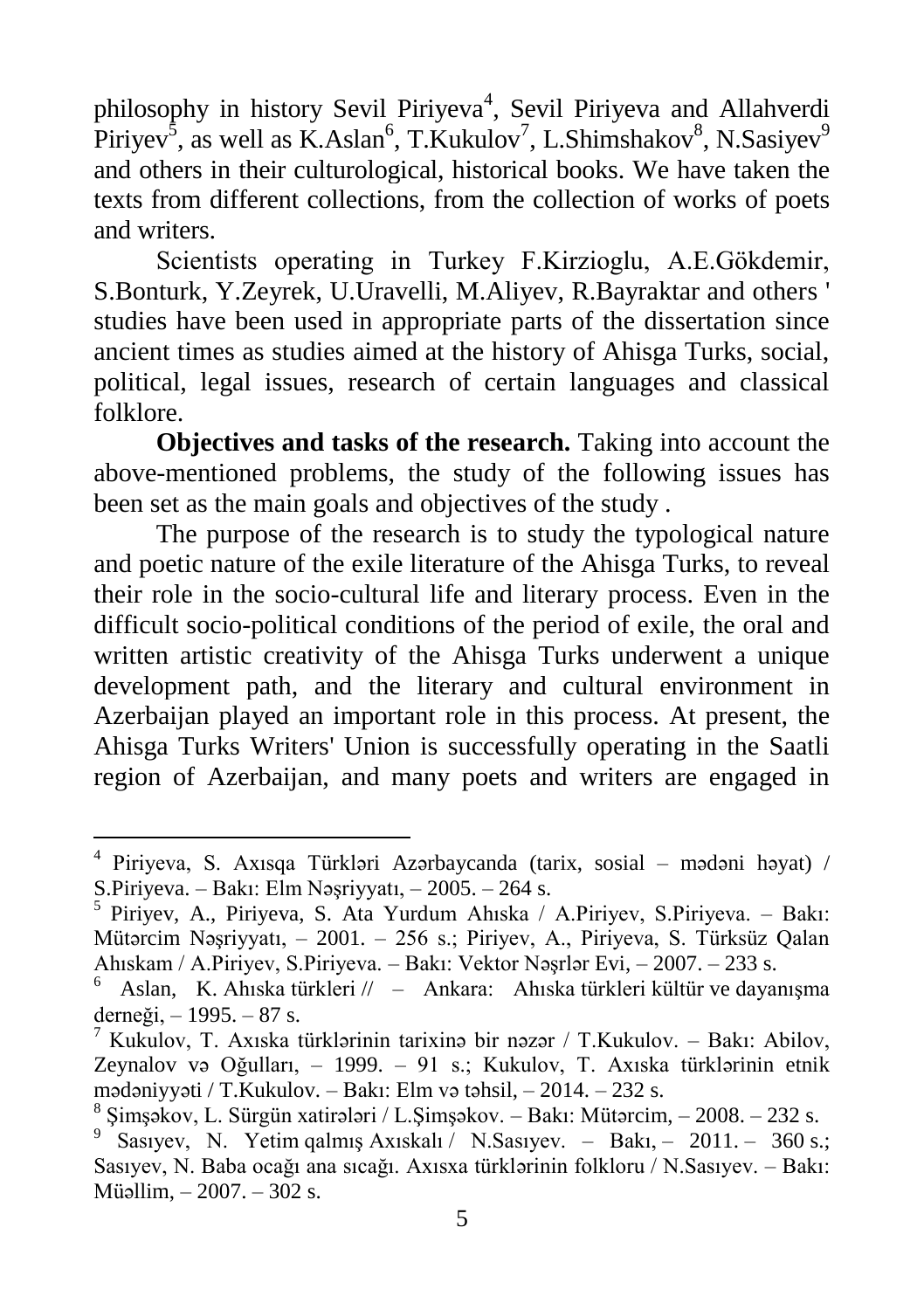literary work. Several representatives of Ahisga writers and poets, who developed in close connection with the literary environment of Azerbaijan, are members of the Azerbaijan Writers' Union. One of the purposes of the dissertation is to study these new features of literary creativity formed during the period of exile. At the same time, in modern times, many traditional genres of folklore have been enriched with new content, images and plots, stylistic means, and have begun to express new historical events. Also, for the first time in the literary and artistic tradition of Ahisga, new genres such as novel, story, poem, free poetry appeared in Azerbaijan. The study of all these new genres, stylistic forms, traditional genre modifications is one of the goals of the dissertation.

- The objectives of the study include:

- General characterization of the theme of exile in the folklore and literature of the Ahisga Turks;

- Research of historical memory and patriotic ideals in traditional folklore and literature of Ahisga Turks;

- Clarification of the impact of the deportation of 1944 on the national consciousness, culture and literature of the Ahisga Turks;

- To give a general character of the literature of the exile period of the Ahisga Turks;

- Substantiation of the existence of the exile literature of the Ahisga Turks as a unique literary event;

- Analysis of the theme of homeland and the concept of exile in the exile literature of the Ahisga Turks;

- Research of genre and composition, language and style, content features of exile literature;

- Study of Azerbaijan in modern folklore and literature of Ahisga Turks;

- Generalization of theoretical and methodological provisions for the future research of the subject of exile and exile literature in the literature of the Turkic peoples.

**Research methods.** Comparative-typological and comparativehistorical, cultural-historical, structural-semantic, biographical research methods were used in the dissertation. In accordance with the nature of the specific tasks in the research process, research methods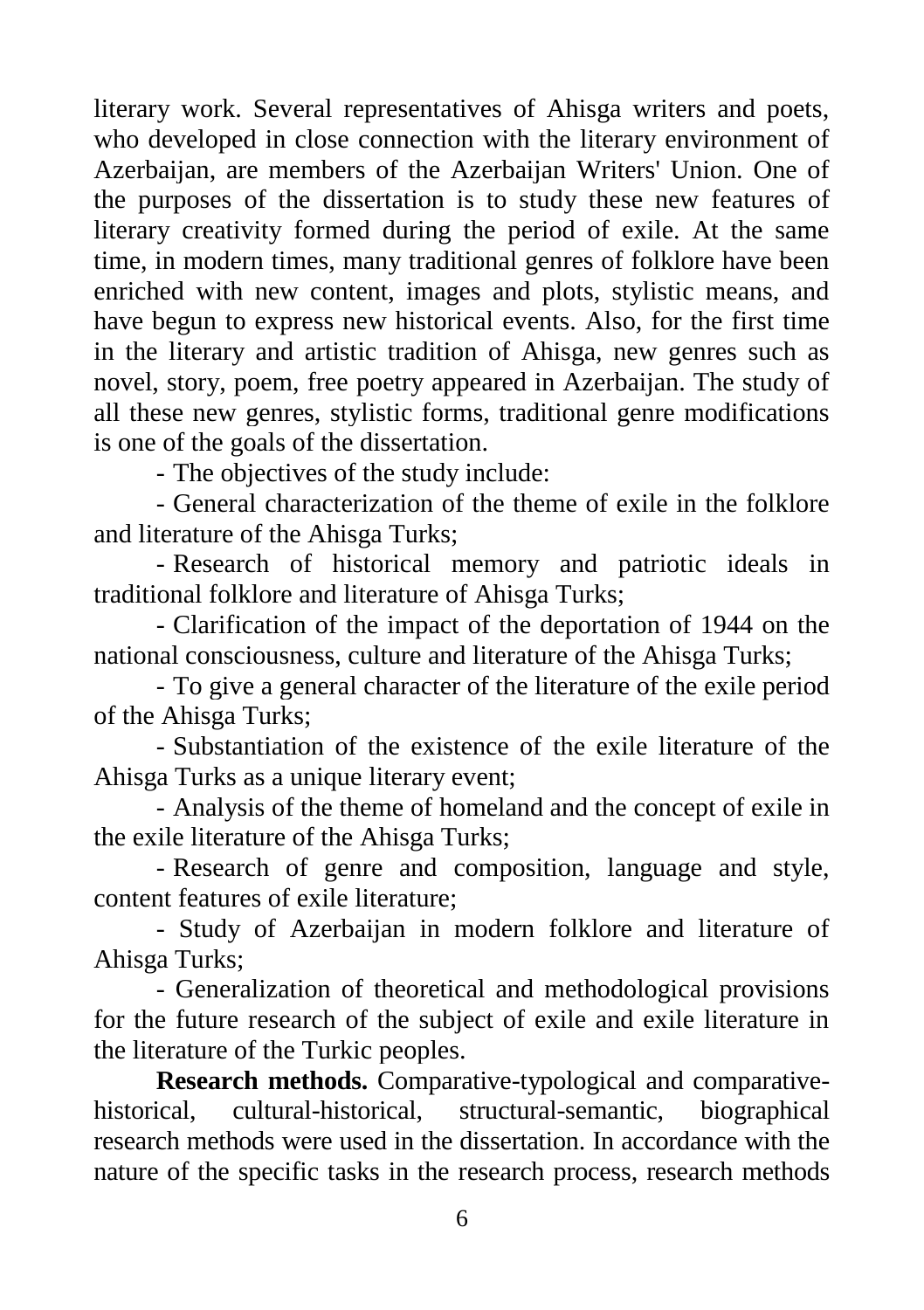such as description, analysis, interpretation, scientific conclusions and conceptual provisions in the existing research of experts on the subject were also used.

### **Main provisions for protection**.

- Historical and political processes, first of all, repressions are a factor that deeply affects the national existence and culture, folklore and literature of the Turkic peoples in the former Soviet territory;

- The semantic and stylistic transformations of traditional genres such as "mourning" and "sayings" in the folklore of the Ahisga Turks during the exile period, as well as new genres such as poems, stories, novels, memoirs during the exile period are unique poetic systems of syncretic nature;

- The authorship of the Ahisga writers living in Azerbaijan has its own peculiarities coming from the belief of the realities of Azerbaijan and literary ties;

- On the basis of the research of folklore and literature formed during the Exile period of the Ahisga Turks, extensive information and theoretical-methodological base for the investigation of exile and emigration folklore and literature of Turkic peoples in general;

- The study of this topic, the interpretation of the historical connection between the ethnic culture of the Ahisga Turks and the moral values, mental characteristics, folklore and literature of other Turkic peoples can create a methodological basis for future all-Turkic research in this area.

**Scientific novelty of the research.** In the dissertation, the fiction of the Ahisga Turks in general, including exile poetry and prose, was studied for the first time as a special literary-historical and literary-theoretical problem. For the first time, the content and poetics of exile literature, which is an artistic expression of sociohistorical processes and national self-consciousness, have been systematically analyzed. The content and form, genre and stylistic features of the "exile literature" formed in the culture of the Ahisga Turks were systematically studied, the obtained results were summarized and theoretical and methodological provisions for the study of similar artistic materials of other Turkic-speaking peoples were formed. Thus, for the first time, the ethnic culture of the Ahisga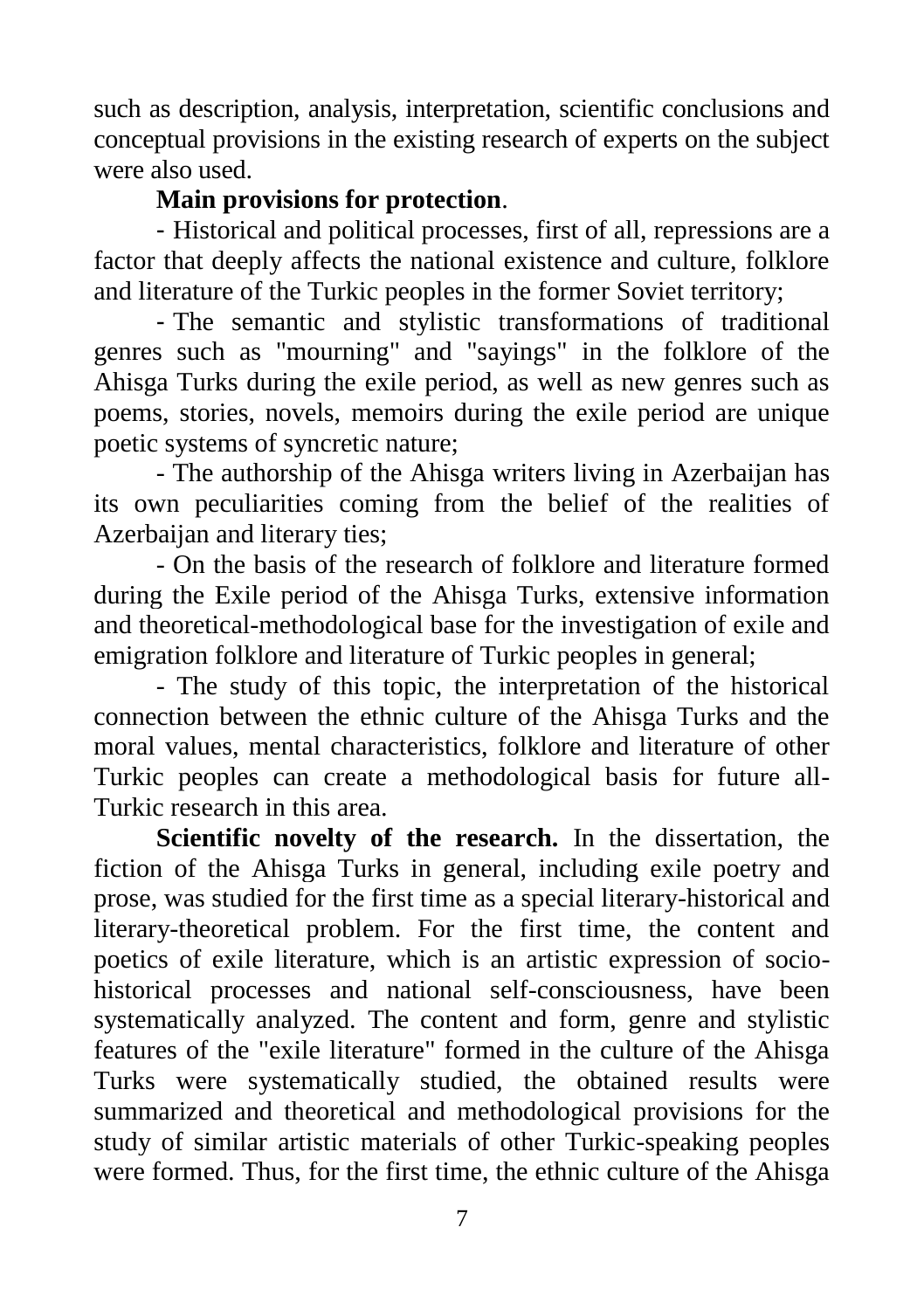Turks, including folklore and written literature of the exile period, was systematically studied, the impact of historical and political processes on literary creativity was studied, new poetic modifications of traditional genres and poetic typology of new genres formed as a result of literary relations were studied and the functional role of literature in the public consciousness and way of life was analyzed, a modern theoretical and methodological basis for the future research of this new literary concept was created, and future research directions on this topic were identified.

**Theoretical and practical significance of the research.** The scientific-theoretical significance of the research lies in the generalization of the typological features of the influence of historical and political processes on the national culture and literature in the new period, the concept of "exile literature" that emerged as a result of this influence. The scientific-practical value of the dissertation is that the results can be used in teaching the subject of literary theory and literary-historical courses, special seminars on Turkology, folklore and literary criticism, folklore and literature of the Turkic peoples, writing research papers and textbooks in philological faculties of the republic.

**Approbation of research work. A list of articles and conferences is provided**.

**Total volume of the dissertation:** dissertation introduction – 19 869 signs, three chapters (first chapter three semi – final – 46 778 signs, second chapter three semi  $-$  final  $-$  91 144 signs, third chapter five semi-final-86.684 signs), conclusion  $-8,580$  signs, the list of used literature consists of a total of 274 319 signs.

#### **CONTENT OF THE RESEARCH**

The **"Introduction"** part of the dissertation notes the relevance, scientific novelty, theoretical and practical significance of the research topic, describes the subject, objectives and methods of research, as well as the provisions of the dissertation submitted for defense.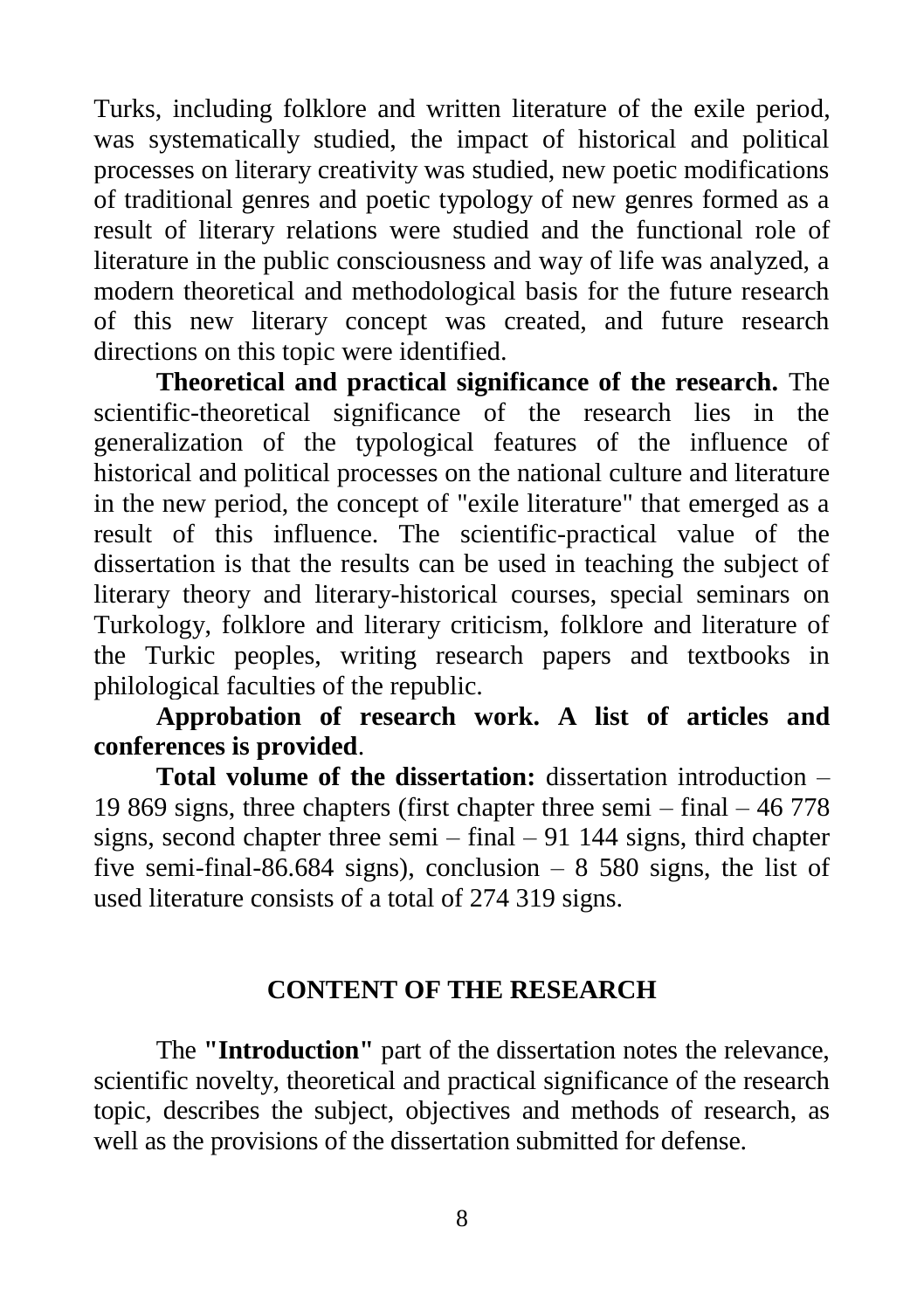**The first chapter** is called "Historical typology of exile literature of the Ahisga Turks" and consists of three sub-chapters. In the first part of this chapter ("Historical sources of the exile literature of the Meskhetian Turks") historical sources of ethnic culture of Ahisga Turks, the influence of different historical stages and important events from ancient times to modern on ethnic consciousness, influence, socio-cultural life, folk art, love, written literature is traced. The ancient period, the stages of the Ottoman Empire since 1578, the Russian Empire since 1828, the period of awakening of national consciousness at the beginning of the XX century, the processes that took place after the accession of the Soviet Georgia and the exile of 1944 with the agreement concluded between Turkey and Soviet Russia in March 1921 are interpreted.

The strengthening of the cultural ties of the Ahisga Turks with Azerbaijan during the Soviet period, the role of a large number of party and government workers, teachers, journalists, directors and actors from Azerbaijan in the development of Ahisga national culture and education. During this period, the national press developed rapidly, with the publication of such publications as "Adygun Kolkhozchusu" (1931), "Gizil Ranchbar" (1933), "Communist" (1930), "Bagban" (1933), "Village of Socialism" (1940). With the help of the Tbilisi Azerbaijan Drama Theater, the Adigun Mobile Collective Farm-State Farm Theater, headed by the great artist Ibrahim Isfahanli, began operating in  $1934^{10}$ .

However, the deportation of the Ahisga Turks from their homeland to Central Asia and Kazakhstan in 1944 by the Soviet regime dealt a devastating blow to their national existence and culture. Although the Ahisga Turks, who lived under a special commandant regime for 12 years, were exempted from the commandant regime and restrictions on relocation in 1956 by a decree of the Presidium of the Supreme Soviet of the USSR, they were deprived of the right to return to their homeland. In this section,

<sup>&</sup>lt;sup>10</sup> Hacıvev, A. Tiflis Azərbaycan teatrı / A.Hacıyev. – Bakı, – 1984. – 160 s. – s.138-141; Hacıyev, A. Tiflis Azərbaycan və Adıgün türk teatrı / A.Hacıyev. – Bakı: Borçalı, – 2006. – s. 21-31.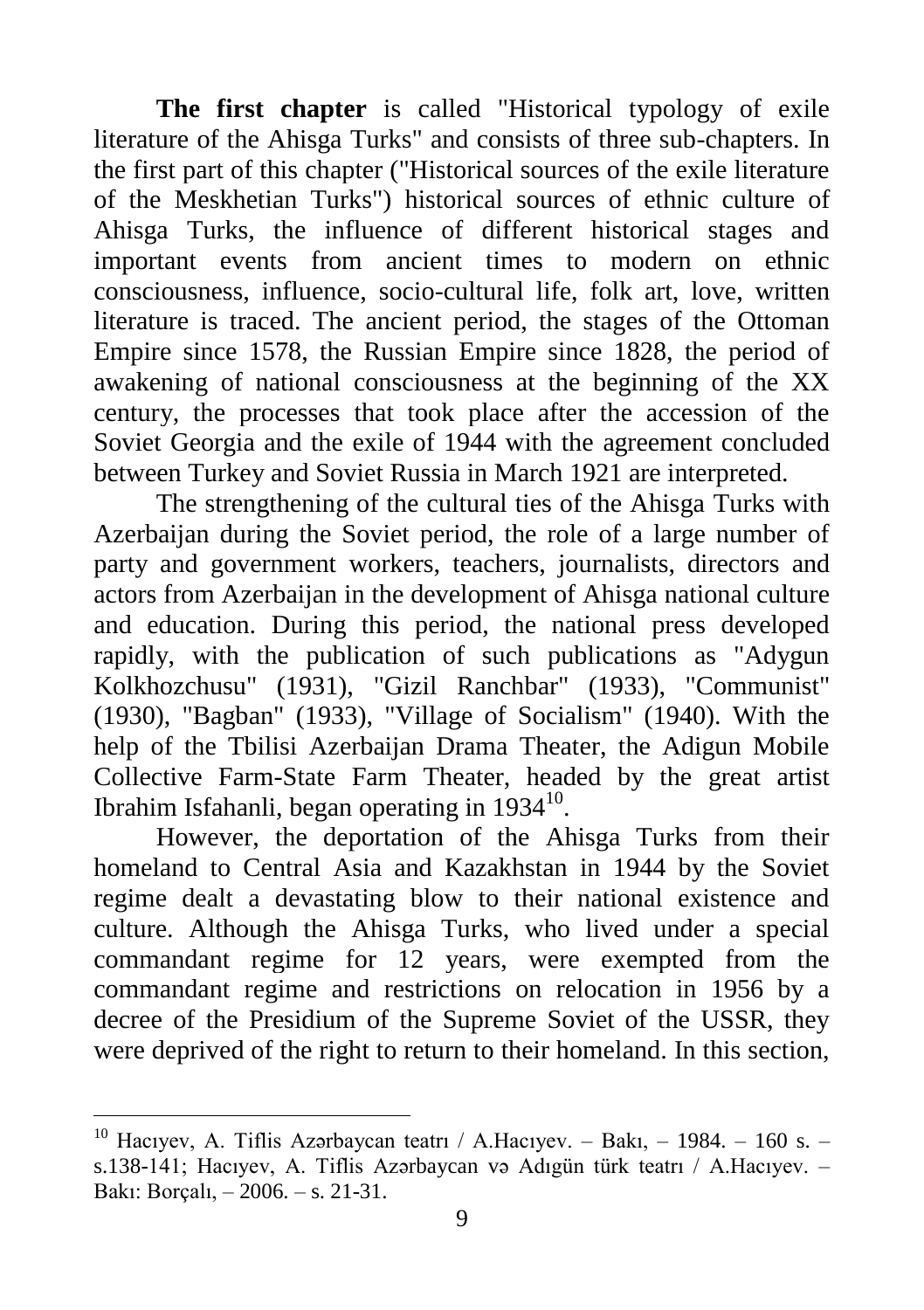such historical processes are interpreted as historical sources of the formation of the exile literature of the Ahisga Turks.

The second section of the first chapter, "The Azerbaijani context of the exile literature of the Ahisga Turks" analyzes the historical chronicle and features of the deep relations of the Ahisga Turks with Azerbaijan, which have been observed in all periods of history and especially intensified since the beginning of the last century. The bilateral nature of these relations, the active participation of such personalities as Omar Faig Nemanzadeh, Ahmad Bey Pepinov, Shafiga Afandizade, Adil Afandiyev, Fuad Afandiyev, Movlod Bayrakdarov in the socio-cultural life of Azerbaijan and the exceptional role of Azerbaijani intellectuals in the development of Education, Science, Culture, press, education are interpreted. After the tragic role in the history of the ahisga Turks, these relations, which were broken after the November exile in 1944, after the events of the Ahisga Turks in Fargana in Uzbekistan since 1958 and 1989, the restoration of the migration to Azerbaijan and the revival of the national culture are monitored. The native attitude of the Azerbaijani people allowed Ahisga Turks to build a prosperous life, preserve their native languages, customs and rituals, way of life and economy, get secondary and higher education in the Azerbaijani language, which is very close to the Ahisga dialect, train higher educated national cadres, create literature and press in their native language for the first time.

The Ahisga Turks, who have harmoniously integrated into Azerbaijani society, also take an active part in the social and cultural life of the Republic. The Meskhetian Turks were not left out of the process of resolving the Armenian-Azerbaijani Nagorno-Karabakh conflict, 81 Meskhetian Turks were killed in the battles, and Iskander Aznavurov was awarded the title of National Hero (74). At present, "Vatan" Public Union of Ahisga Turks, Ahisga Turks Cultural Center, Ahisga Turks Writers' Union, various amateur groups operate in Azerbaijan. The literature of Ahisga Turks is developed in Azerbaijan and Usta Murtaz, Jabir Khalidov, Shahismayil Adigunlu, Mirjavad Ahisgali (now settled in Turkey), Zeynul Yektayi, Nureddin Sasiyev, Hamdi Yitgun, Shamshir Shimshakoglu, Ilim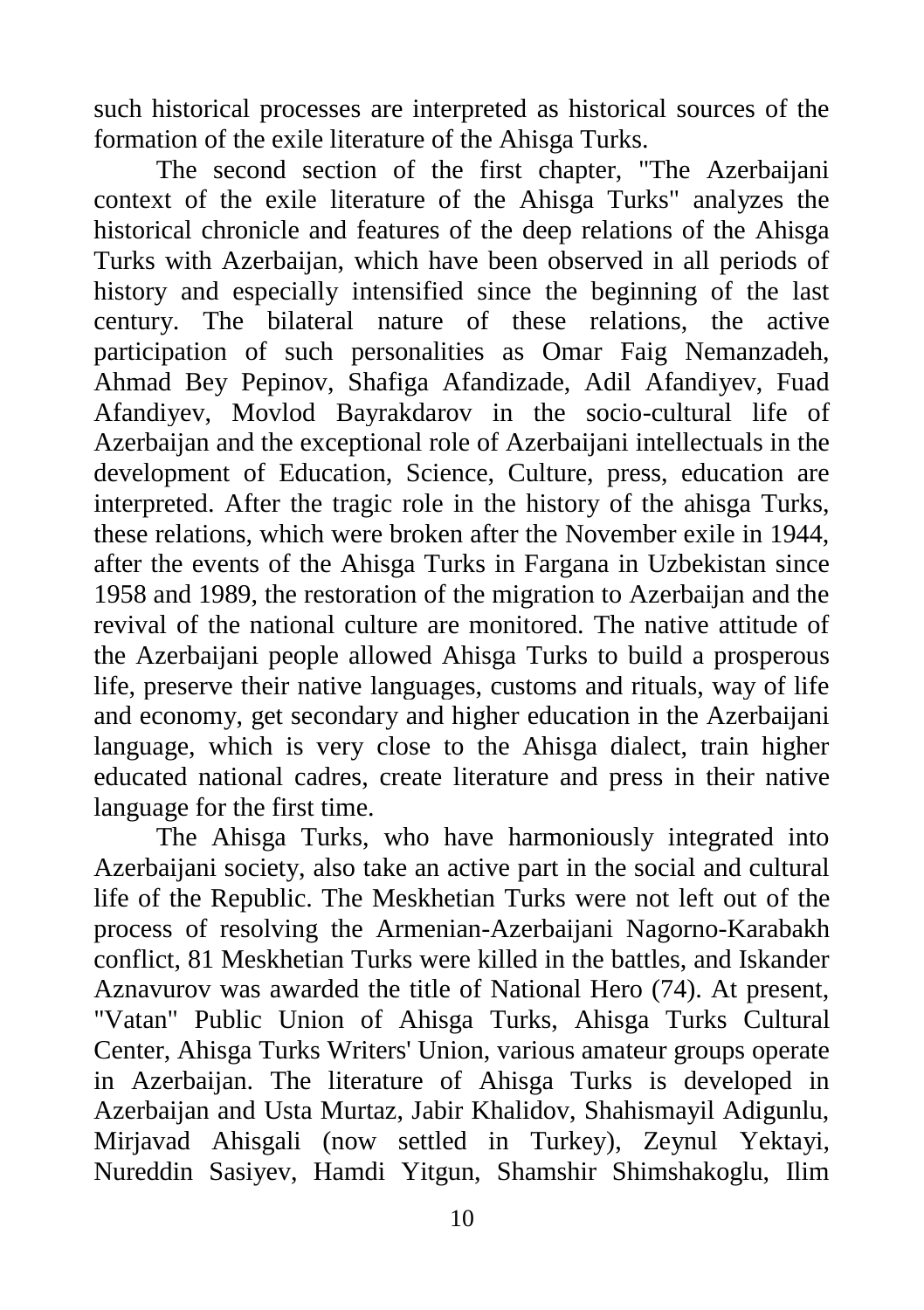Shahzadayev (Safil), Gulahmad Shahin, Ilyas Khalil, Mahammad Pashaliyev, Muzeyfa Goja Adigunlu, Tazagul Jovdatgizi, Musaddin, many poets and writers have been or are engaged in literary creation. Several representatives of Ahisga writers and poets, who developed in close connection with the literary environment of Azerbaijan, are members of the Writers' Union of Azerbaijan, as well as the Union of Writers of Ahisga Turks in Saatli region. The literature of Ahisga Turks in Azerbaijan has developed and gained its unique features. For the first time in the literary and artistic tradition of ahisga new genres such as novel, narrative, story, poem, memoir, free poetry appeared in Azerbaijan. In the works of modern writers and poets of the Ahisga Turks, along with longing for the homeland, the theme of Azerbaijan, the ideals of Azerbaijanism, the motives of Karabakh occupy an important place.

As a genre of poets and prose representatives of Exile literature, the works of poets and prose consisting of traditional, poem, novel, story, memoirs, travelogues, new genres such as lyric poetry, goshma, garayli, Bayati, tejnis, Ghazal, "the word", "discourse", "epic", the unity of oral, classical written and modern literary styles, return homeland, patriotism the general form and content characteristics of motifs such as feelings, grief and exile sufferings are analyzed. In the period of exile of ahisga Turks, it is found that artistic creativity plays an important role in the modern ethnic existence of Ahisga Turks, deprived of their national rights and still not returned to their homeland from the functional point of view of artistic literature as the main factor protecting and sustaining the national identity consciousness, the importance of folklore and literature.

The second chapter of the dissertation is called" poetic semantics of Exile literature of Ahisga Turks "and in the first section of this chapter" historical memory in classical and modern literature of Ahisga Turks" is studied. The transfer of historical memory, memories about the future, national identity consciousness to the new generation has become the main factor allowing to protect the national identity during the Exile period.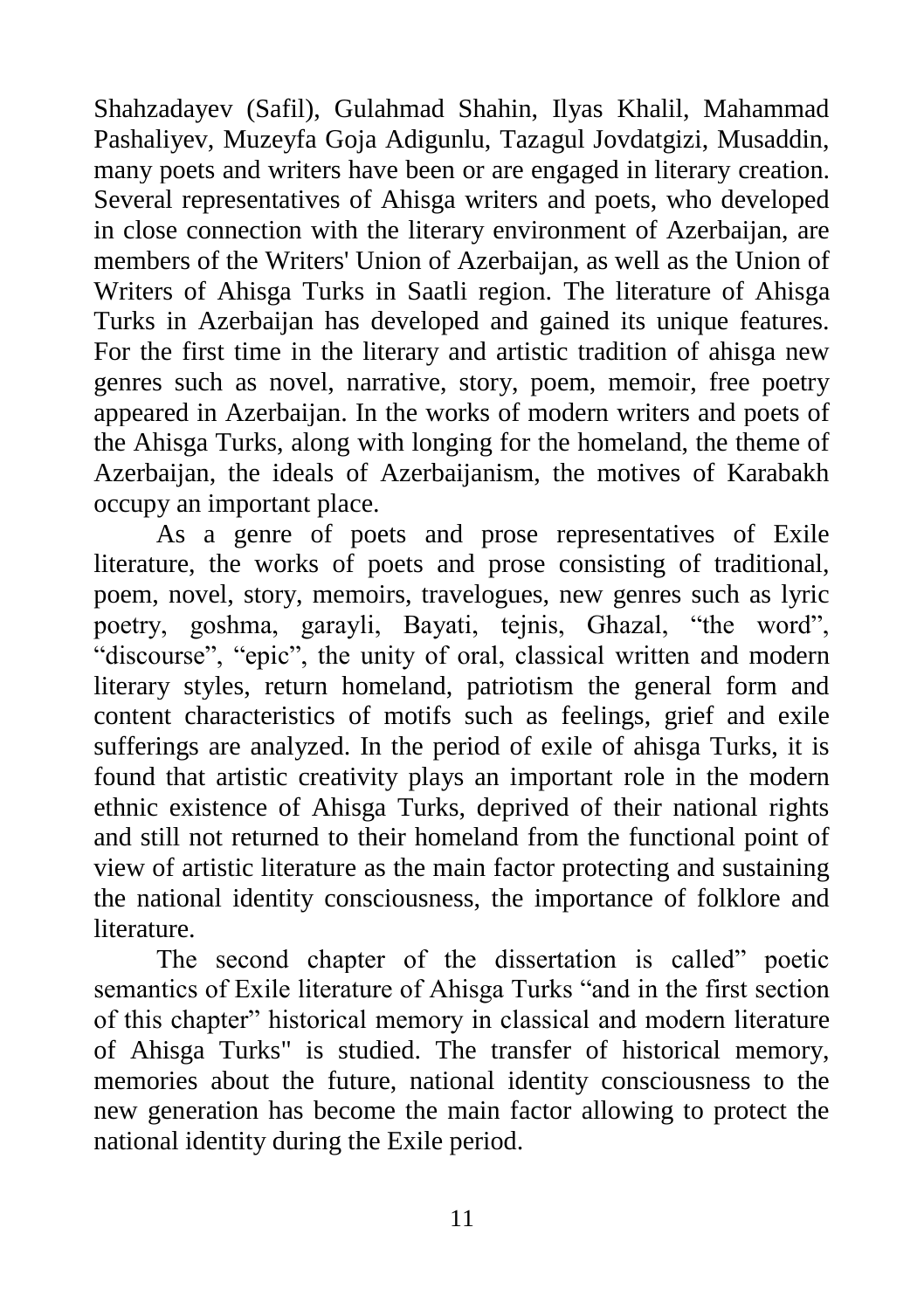"In ordinary conversations with the older generation, you can see how they respect and honor traditions and religious rites. It is the national duty of every Ahisga turk to pass on the traditions of folk literature from generation to generation, to pass on the responsibility of preserving it in historical memory as a moral mission from the oldest to the youngest. These people, who have been repeatedly deported, do their best not to forget their history, vocabulary and sayings, bayats, songs, tales, proverbs, parables, legends, riddles and other examples in the genre of folklore $^{11}$ .

The main means of accomplishing this mission in the public consciousness and public life of the people deprived of National Press, education, education, living in different countries in exile conditions were folk dances and ceremonies, memories, legends transmitted from generation to generation. This goal has led to functional changes in art, the actualization of certain genres. Thus, the folklore and literature of the Ahisga Turks, along with their literary and aesthetic value, became relevant as a carrier of important historical information and memory, as a didactic tool. Based on the analysis of the literary material collected and published so far, we can divide the literary texts of the Ahisga Turks reflecting the historical processes into the following groups:

a) texts dedicated to the occupation of Ahisga;

b) texts reflecting political repression and Armenian terror after the occupation;

c) works revealing the tragedy of Exile;

d) works dedicated to the struggle for return to the motherland and historical personalities.

During the Ottoman Empire, the work of Ahisgali writers evolved in accordance with the general development trends of the general literary process of the sultanate, taking into account certain local nuances, and therefore we do not touch on this topic separately. However, the occupation of Ahisgan in 1828 had a serious impact on the lives of the local population, the Ottoman state as a whole, and

<sup>11</sup> Piriyeva, S. Axısqa Türkləri Azərbaycanda (tarix, sosial – mədəni həyat) / S.Piriyeva. – Bakı: Elm Nəşriyyatı, – 2005. – 264 s. – s.151.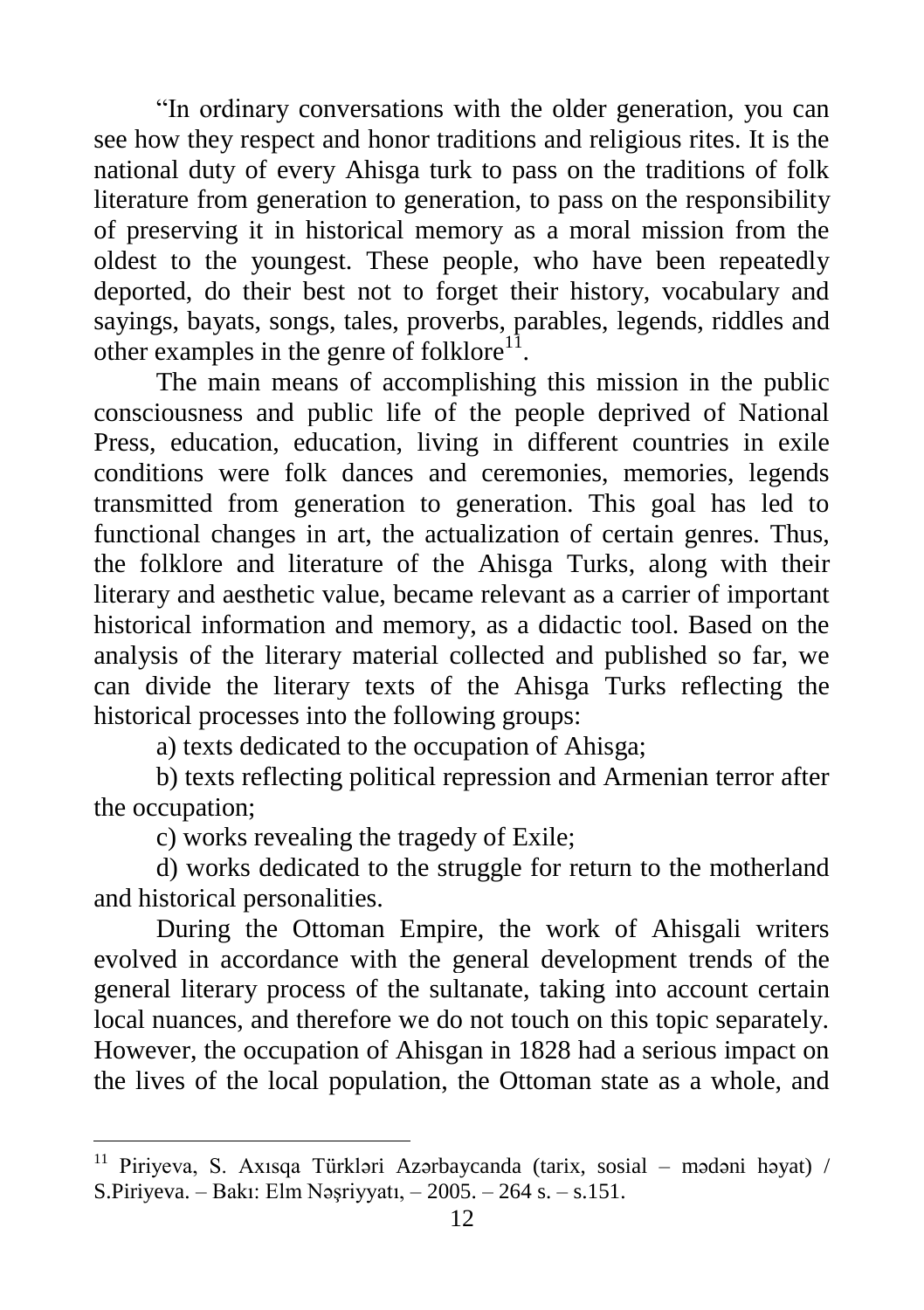the Caucasian Muslims, and a special series of "patriotic agitations" was formed in the literature under the influence of this event. Among the poets who witnessed and reacted to this event were Ashig Uzeyir Fagiri from Poskhoflu ("Ahisga agity", "Ahisgan's fall", "Ahmediye agity", "Ahisgan's fall", "Embrace the Ahisga war"), Shair Gulali ("Ahisga gul"), Ashig Garib's ("Ahisga aghlatmasi", 1828), Dashdemir's ("Aghilkelek uzerine aghit", 1828) genres formed the Ahisga mourning genre and expressed its content in accordance with the new period, keeping its relevance in the later stages of history, especially during the exile.

This section analyzes the works of the above-mentioned classical poets, as well as poets and ashugs of later periods Khasta Hasan, Mullah Mohammad Safili and others, reflecting the tragedy of Ahisga, the provocation and terror committed by Armenians in these events. A living witness of exile from the artists of ahisga Turks living historical memory Usto Murtaz ("Yetishdi (1944, 14 November)", "Konul (Memory of Exile days)", "Aghlarım", "Aghlasin", " Hani?", "Konul", "Dastani Balabek", "Benim "), Aslan Shair ("Vetensizim ", "Aghlarım", "Yangon Izahar", "Veten", "Vetendedir ", "O Beautiful homeland!", "İlyas Efendinin dastani "), Shimshek Surgun Kakharetli ("Enver muellim! Anvar Udabashova"), "Vetan oghlu Yusifa. Yusif Sarvarova), Zeynul Yektai ("Qirx dordunci tarixda" – Uravel, 75-78), Nuraddin Sasiyev ("Sondurulmus ocaqlar. Dastan) Sakina Zanavli ("Kobliyan", "Kobliyandur", "Kovi Zanavin"), Indusali Musaoghlu ("veten dastani"), Dardli guzel ("Yandım, Muqaret"), Usto Bakir ("Kavkazin turkusu), Ashiq Binali ("Qismet et vetene bizi") and others are studied separately.

In the works of poets and Nazirs Jabir Khalid, Nuraddin Sasiyev, Tazegül Cevdatgizi, Muzeyfa Goja Adigonlu and others who wrote historical styled works of modern poets of ahisga Turks, the attitude to historical events, personalities, values, didactic, aesthetic, philosophical content in texts, poetic features are analyzed and generalized.

In the second part of the second chapter, "Concepts of homeland and exile in the exile literature of the Ahisga Turks", the exceptional importance of the concepts of "homeland" and "exile" defining the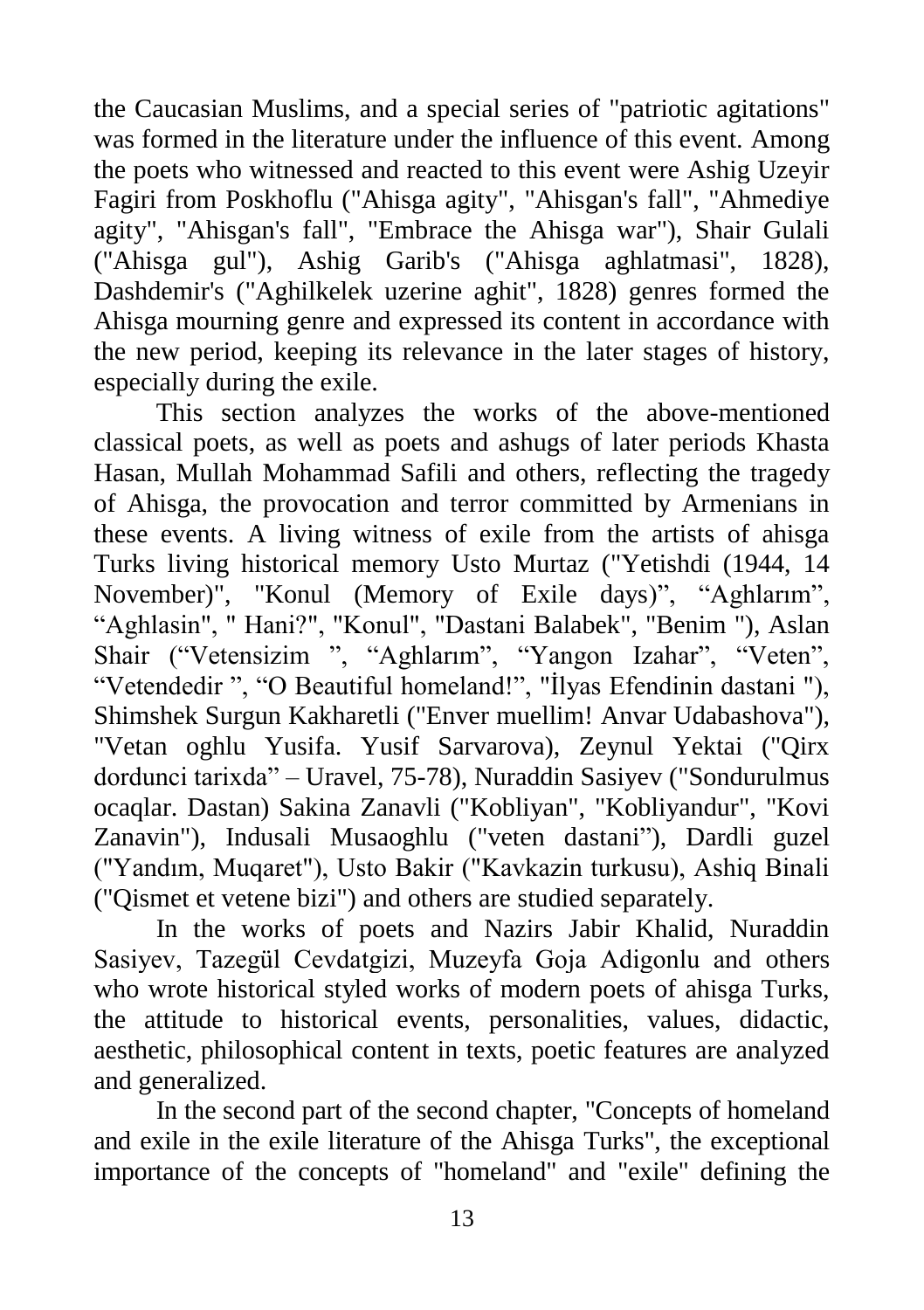public consciousness, worldview, ethnopoetic worldview, culture and attitude to life of the Ahisga Turks during exile, the semantic contradictions they create in public consciousness and culture, folklore and literature are studied, and reality, history, and the environment are perceived in the context of homeland-exile, time-exile in the homeland, native-foreign, homeland-foreign is shown.

Ethnic consciousness and exile literature explain that the national practice and goal, regardless of where people live, is to return to their homeland, to their ancestral homes, ancestral graves, charming nature and ancient history.

Different poetic forms of the concepts of homeland and abroad, which are the main theme of the exile literature of the Ahisga Turks, the semantic axis, the text-creating factors, are revealed:

a) transformation of traditional literary means typical of classical literature and folklore in accordance with the theme of exile;

b) expression through original artistic means, which are the product of the author's work;

c) the use of forms consisting of a synthesis of these two methods.

It is established that the transformation of the classical literature and folklore tradition in accordance with the theme of exile was observed primarily in the works of the older generation, poets formed on the basis of oral folk art, ashug art, and in this regard works of Aslan Shair ("Vatensizim", "Aglarim", "Ey Gozel Vatan!") Usta Murtaz ("Yetishdi (November 14, 1944)", "Konul (Memory of the days of exile)", "Aglarim", "Aglasin", "Hani?", "Konul", "Dastani Balabek", "Benim"), Sakina Zanavli ("Kobliyan", "Kobliyandur"), Indusali Musaoglu ("Epic of the Motherland"), Usta Bekir ("Caucasian Song"), Dardli Gozel ("Yandim , Mugaret"), Ashig Binali ("Qismet et vetene bizi") written in the course of literary tradition are analyzed.

At the same time, the features of classical poetry are followed in the new generation of Ahisga poets and prose writers. From this point of view, the poet Mircevat Ahisgali's epic "Qurbetden iniltiler " is analyzed. In the works of these poets and writers, elements of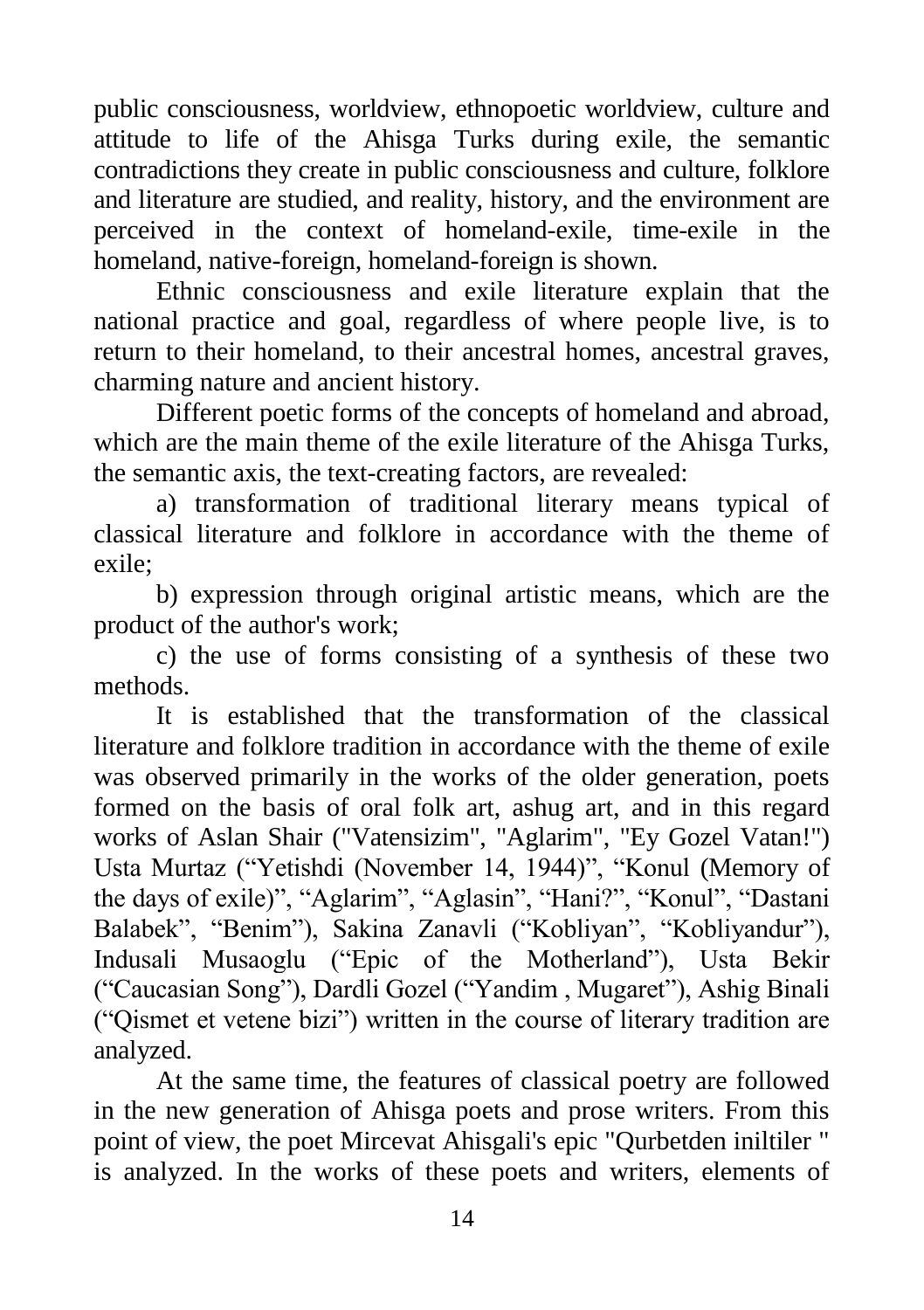classical love poetry, philosophical poetry, "mourning", travelogues are analyzed, their new content and modifications to suit the modern reader are interpreted on the basis of the works of both older and new generation writers.

Another form of appeal to the concepts of homeland and abroad – their expression through original artistic means, which are the product of the author's work - is followed by many modern poets. In the poetry of these poets Jabir Khalid ("Bir shekil chekem (Usta Ismikhan tadaya)", "Vatan"), Shahismayil Adigunlu ("Men gedecem"), Hamdi Yitgun Gomorolu ("Bezer oldum") and others, the replacement of folklore style with literary criteria is completed. The appeal is revealed as an individual literary method that depends on the creative principles of the authors. As a result, new styles, methods, genres of poetry and prose are introduced into Ahisga literature, and individual style evolves. All this is of interest as a process that indicates the increase in the professional level of exile literature of the Ahisga Turks.

In modern literature, among the works dedicated to the themes of homeland and abroad, there are intermediate texts consisting of a synthesis of folklore and literary forms. In general, in these works, written in the tradition of folklore, the author's individuality is quite active, expresses a personal attitude to events, the view of the lyrical "I", reveals a subjective position.From this point of view, as a typical example of the literary tendency in question, works of Simsek Surgun Kakharetli ("Vetene aid sheirler", "Dunya viran olub geder", "Bextsiz turkler"), Ilyas Idrisov ("Hesret "), Musaddin ("Georgia"), Usta Bekir ("Kavkazin Turkusu"), Mehyar Ahmadoglu Varkhanli ("Georgia") are being studied. In this section, it is established that the concept of homeland is a broad concept in the public consciousness and poetry of the Ahisga Turks and covers not only Ahisga , but also the Caucasus, Georgia, Turkey and Azerbaijan:

*Azərbaycan açdı geniş bağrıni, Qəbul edib verdi öz ocağıni, Qırğından qurtardi xalqın sağıni, Mərd sığnacağımız, can Azərbaycan! \*\*\**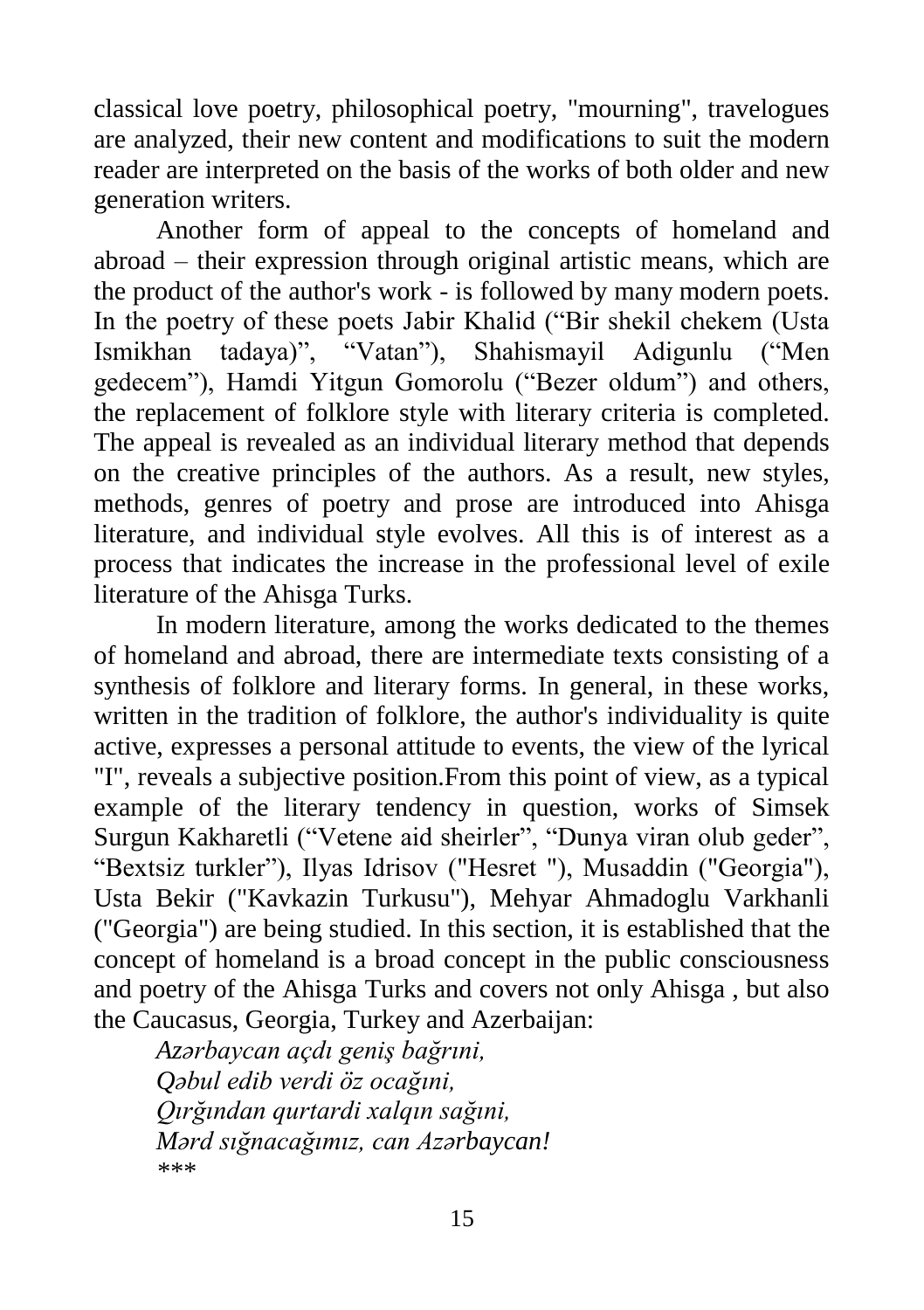*Öz ətməgün, suyun bölübən verdin, Əzəldən qardaşıq, – dayima dedin, Baş sağlığun bizə ilkin gətirdin, Qardaşımızsan sən, can Azərbaycan!<sup>12</sup> \*\*\**

*Ana torpağımın bahasi yoxdur, Pak hava, sərin su, bulaği çoxdur, Doğrusi cənnətdə belə yurd yoxdur, Cənnətə malikdür bizim Gürcüstan.<sup>13</sup> \*\*\**

*Öz adını öz diliynən süsliyan Övladını öz əliynən bəsliyan Dünyamızı xoş sabağa səsliyan Gönüllərin umut yolu Türkiyəm... Hey, hey bənim ulu Türkiyəm. Adı, özü umut dolu, Türkiyəm. 14*

The texts of Ahisga writers on the subject of Karabakh as a whole can be considered as valuable examples of the Karabakh series in our poetry. In her lyrical-emotional works of Tazagul Jovdatgizi ("Aghla, can Xocalim, aghla", "Daghlar, Xocalım ne oldu?", "Xain ermeni!", "Dad erməni elinden") reveals the characteristic of romantic craftsmanship and poetic originality of Turkish exile literature from mastering the folk poetic tradition and sincerity of feelings:

*Ucu ərşə çatan dağlar, Dağlar, Xocalı nə oldu? Üstünə qar yağmış bağlar, Bağlar, Xocalım nə oldu? Diksindirdi güllə səsi, Bu uyuyan təbiəti,*

<sup>&</sup>lt;sup>12</sup> Hacılı, A. Axısqa türkləri: Vətən bilgisi // – İstanbul: Ahıska Reklam Tanıtım Ajansı Yayınları, – 2009. – 583 s. – s. 525-526.

 $13$  Yenə orada,  $-$  s. 526.

<sup>&</sup>lt;sup>14</sup> Xalid, C. Axısxa nəğmələri / C.Xalid. – İstanbul: Akkale EYP, – 2019. – 442 s.  $-$  s. 300.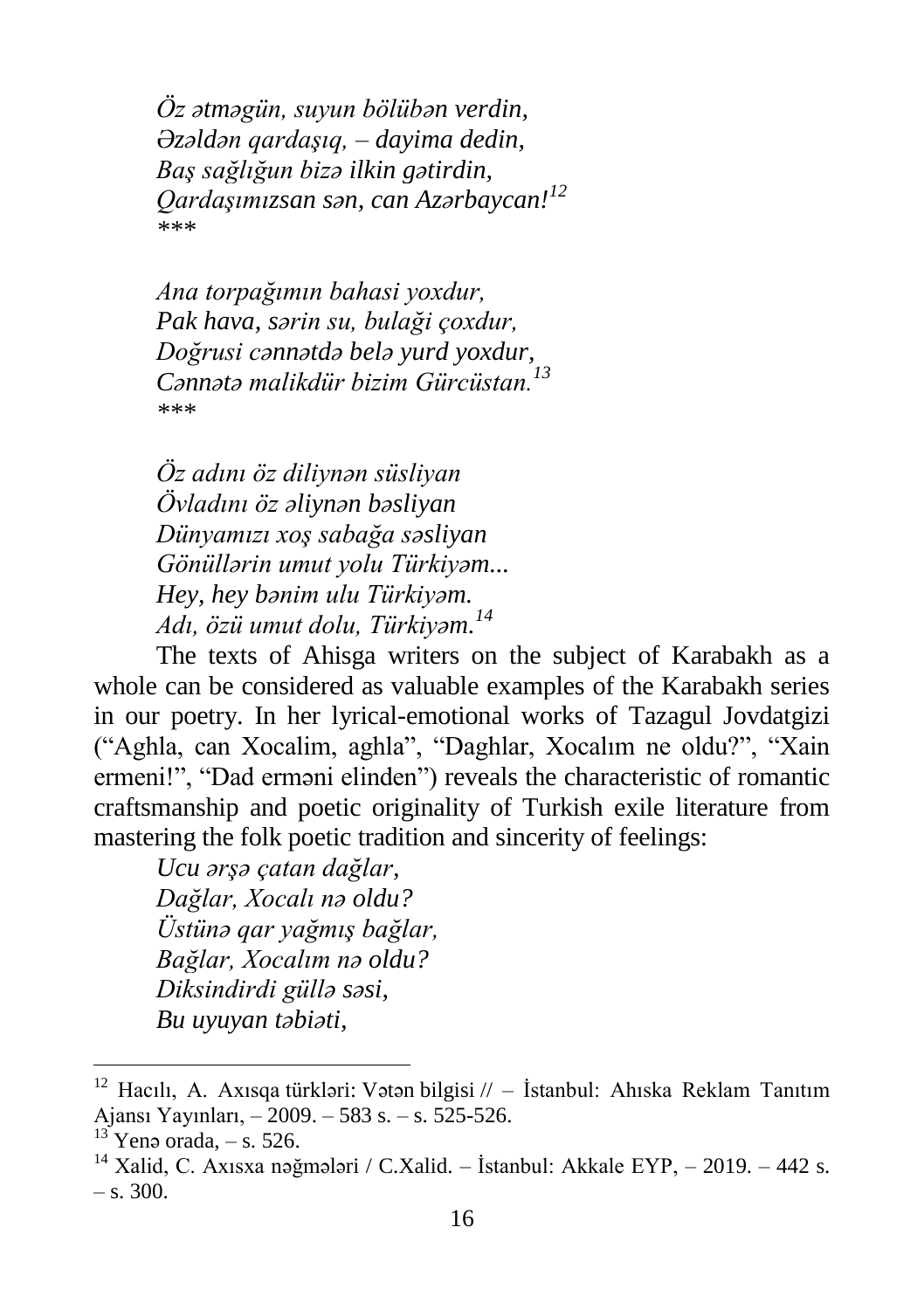*Ucaldı fəğan-naləsi, Dağlar, Xocalım nə oldu? Birdən qopdu ahu-fəryad, Mədət, Allah, bizə imdad, Atdı güllə, dindi sursat, Dağlar, Xocalım nə oldu? Sən oranın sahibisən, Neçə işlər şahidisən, Vətənimin tarixisən, Dağlar, Xocalım nə oldu? Düşmən xalqa saldıranda, El-aləmi qaldıranda, Qoca-cavan öldürəndə, Dağlar, Xocalım nə oldu?<sup>15</sup>*

In the third part of the second chapter "didactic content in exile literature of Ahisga Turks", two important moral foundations of the ethnic culture of Ahisga Turks – it is noted that prominent representatives of the Ahisga-Çıldır ashug school, which has rich traditions, such as Ashug Shenlik, Khasta Hasan, Molla Muhammad Safili, are widely disseminated in their works religious and moral values, moral criteria, rules of etiquette, moral values, didactic motives in the Ahisga ashug school, oral folk music as a whole, folk pedagogy. It is shown that the socialization of the new generation in the period of exile without official forms of national education, institutional enterprises of education, professional press, publishing system takes place only in the family and generation, in the neighborhood and within, and therefore ceremony, folklore and literature took the leading place in the implementation of these tasks, in terms of didactic functionality. Over the past seventy-five years, almost all genres and thematic groups of the Ahisga exile folklore and literature have, in one way or another, carried out the function of patriotism, religious-moral, social-moral upbringing. At the same time, special didactic and educational texts, as well as children's literature were formed in the exile literature of the Ahisga Turks. Observations show that the

<sup>15</sup> Cövdətqızı, T. Haqqa gedən bir yoldayam / T.Cövdətqızı. – Bakı, – 2012. – s. 7.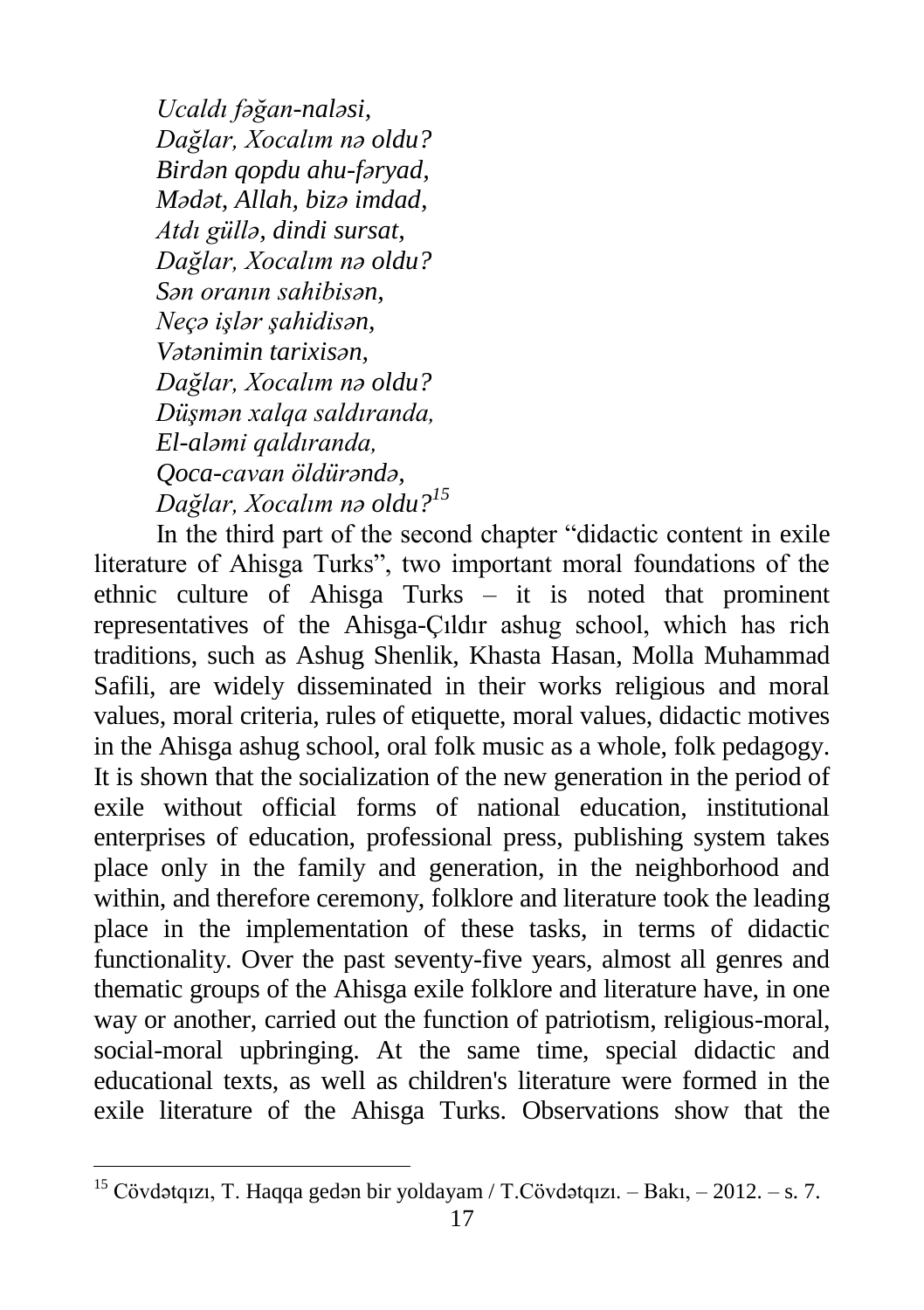didactic literature of the Ahisga Turks is realized in the following directions, and it is expedient to study in these directions:

a) religious and spiritual education,

b) patriotic education,

c) social and moral education,

d) pedagogical and enlightenmenteducation.

From this point of view, based on the analysis of poems, anonymous texts Usta Murtaz's " Soylen anam aghlamasin: Haqdan geldi emir bize", "Yaxşidur", Zarzimali Aslan's "Nesihet", Jabir Khalid's epic poem "Ovlad borcu", "Zehmet poeziyadır", "Olmeye deyer", "Sabirdur sabir", "Tovbe qapileri achuxdur", "Eyluklerin qalacakh", "Kitab", "Elifbanı bilirəm", "Biliyin qiymeti", "Arzu olunan adam", "Yurda dua etmeduxca"s shows that in the exile literature of the Ahisga Turks, didactic motives are revealed, first of all, in religious-philosophical and patriotic texts, and at the same time, educational-didactic genre forms and unique children's literature have been formed recently. In the exile literature of the Ahisga Turks, the didactic content has different shades of meaning and serves to convey to readers the religious-spiritual, patriotic, social-moral, pedagogical-enlightenment values and ideas. In terms of poetic form, works written in didactic texts of Ahisga Turks and children's literature in classical and modern literary forms are followed, the new literary trend is developing under the influence of national literary tradition and Azerbaijani children's poetry.

The first chapter of the third chapter entitled "genre and style features of Exile literature of Ahisga Turks" shows that although the traditional folklore and style system of Ahisga Turks is historically consistent with the typology of the all-Turkish genre, certain language and style originating from local cultural relations has evolved as an integral part of the Turkish literary tradition. After the ahisga region was part of the Russian Empire, the relationship of Ahisga Turks' cultural and literary life with the Ottoman environment is partially weakened, but historical contacts with Azerbaijan's social and literary environment are strengthened, folklore and literary process develop in this historical-geographical and cultural context. Poets such as Koblyanli Cherkozoglu, Molla Muhammad Safili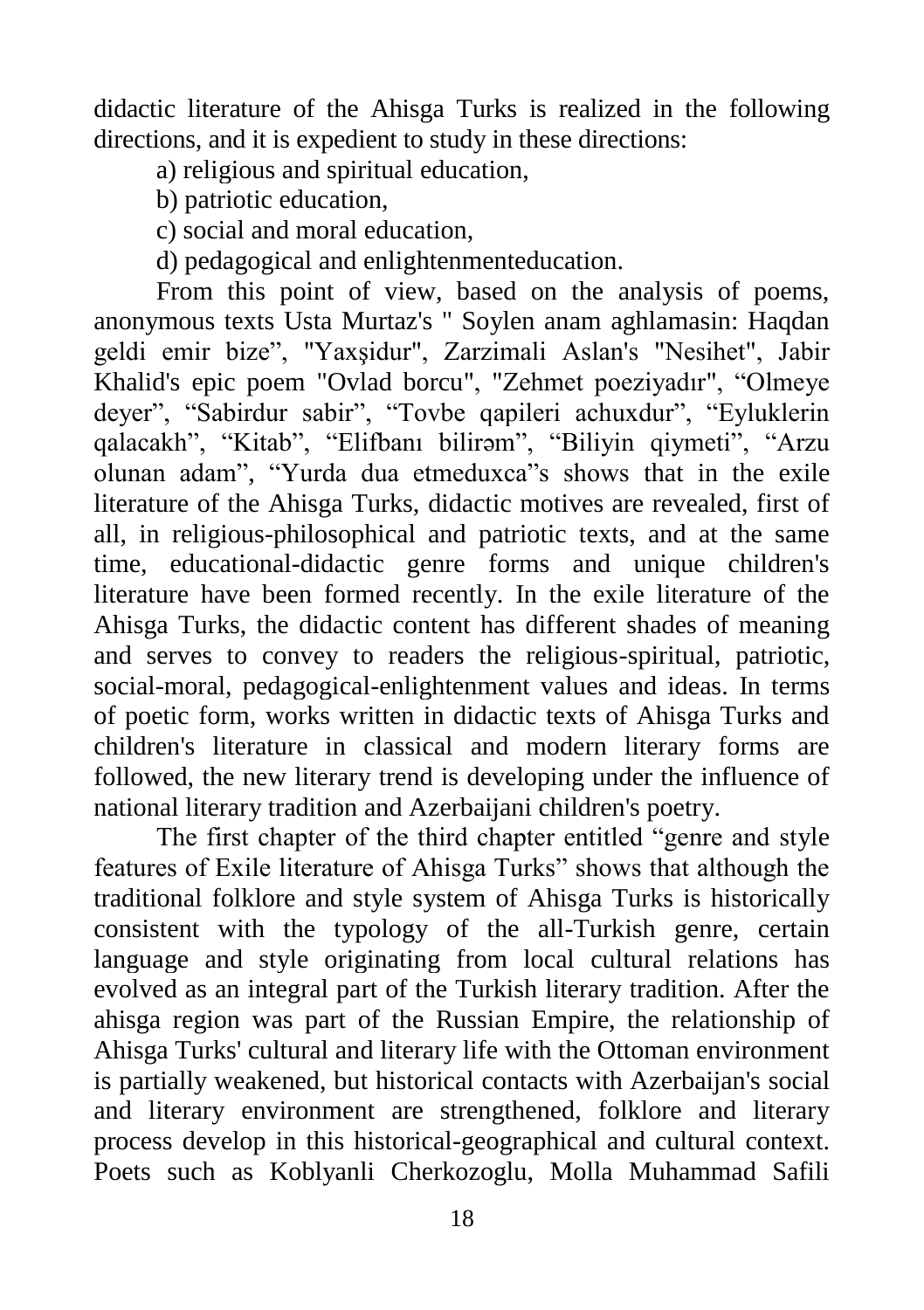speak about Ganja, Shirvan, Sheki, Tbilisi, Baku as a native spiritual place in their works. At the beginning of XX century, many writers, figures of art and educators worked in Ahisga, Ahisga intellectuals such as Omar Faig Nemanzadeh, Ahmad Bey Pepinov was active members of the socio-cultural environment of Azerbaijan. The Ahisga region has always been in the spotlight in the Azerbaijani media, especially in "Molla Nasreddin". These historical relations led to the emergence of modern national press and new literary forms in Ahisga literature, genres such as journalism, essays, reportage, news, the formation of romantic, realist, educator, satirical creativity method and style in the works of poets such as Molla Muhammad Safili, usta Murtaz, Jabir Khalid. However, as the exile removed the national presence and culture from its natural flow, the literary process also collapsed. We can say that under the influence of the new historical situation, the way of life of the exile, the political conjuncture, certain parallel processes are taking place in the genre system of the literature of the Ahisga Turks:

a) the development of lyrical-epic genres inherent in classical literature, first of all, the poetic concise "patriotic mourning" called "story", which poetically transformed and embodied the theme of exile, genres such as "travelogue";

b) the expression of the subject of exile associatively or directly through traditional and new lyrical genres, primarily love lyrics and forms such as exhortations, masterpieces, autobiographies and free poetry;

c) formation of a unique genre of memoirs, historical-political and ethnographic journalism on the basis of individual memories of life in exile;

d) the emergence of modern fiction, story and novel genres.

The diversity of all these genres is primarily the effect of the socio-political context; the occurrence of a tragic event in the history of the people, such as exile; This can be explained by the exceptional increase in the importance of literature in the public consciousness as a functional factor that preserves national identity and history during the period of exile.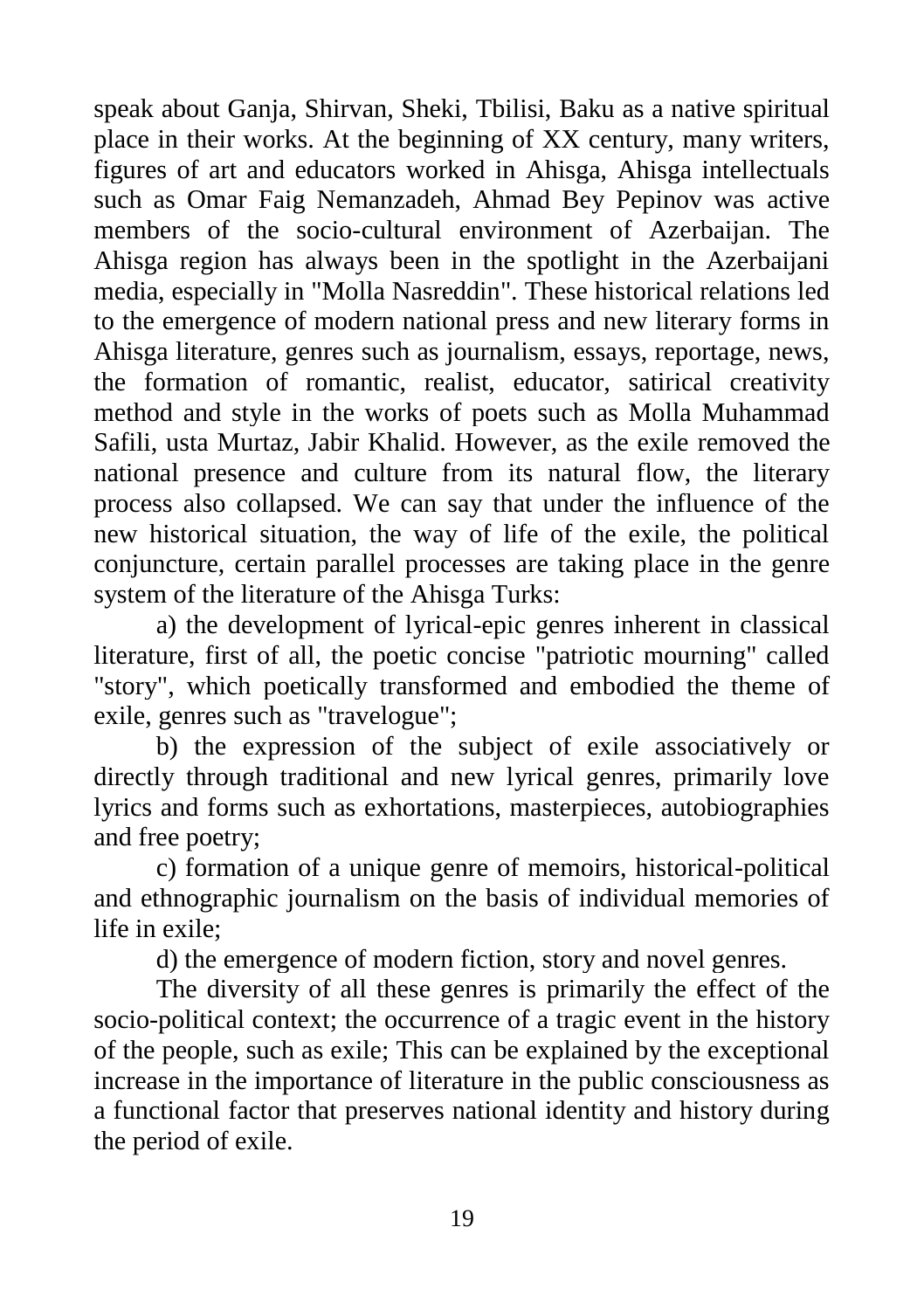The second part of the third chapter examines the issue of lyrical-epic genres and style in the exile literature of the Ahisga Turks. It is a wide scientific subject that the modern content, historical processes and ideas of the genres typical of the classical literary tradition, first of all "patriotic elegy ", are embodied in the modern literature of the Ahisga Turks. The classic poet of the Ahisga Turks, Molla Mohammad Safili, was the writer who created perfect examples of this genre in the twentieth century, even before the exile. In the works of Mohammad Safili, we can point to the poem "Camican" and the "War of 1918-1919 and the Epic of Koblian" as a modern modification of "mourning". These works differ from the classic "patriotic elegy " - the realism, conciseness of the image in the text, the presentation of real details and facts, the poet's classical poetry, hyperbole, psychological parallelism, realism of metaphors and images, individual and analytical view of events, specificity of space and characters, the tone of the author's call and his confident appeal to the readers are aimed at motivating them to action and struggle. Genre criteria of "Vatan agitlari" followed in the creativity of poers of Ahisga Turks such as Usta Murtaz, Jabir Khalid, Zeynul Yektayi, Fahlul, Zarzimali Aslan Shair, Shimshak Surgun Kakharetli, Mirjavad Ahisgali, Ilyas Khalil, Ilim Safil, Mahammad Safil, Gulahmad Shahin, Mahammad Pashaliyev, Shahismayil Adigunlu, Nureddin Sasiyev, Muzeyfa Goja Adigunlu, Sakina Zanavli, Mehyar Ahmadoglu, Yunus Zeyrak, Hamdi Yitgun, Shamshir Shimshakoglu, Tezagul Covdatgizi, Musaddin, Usta Muntazim , Indusa Gozalli, Darusa Musaoglu, Dardli Gozel, Ashig Binali, Usta Bekir .These qualities are widespread in the literature of the Ahisga Turks in exile, such as those of Usta Murtaz ("Yetisdi "), Sakina Mohammad gizi Zanavli ("Kobliyan", "Kovi Zanav"), Jabir Khalid ("Bir shekil chekem", "Xosh gorushdux", "Tavar goli"), Indusali Musaoglu ("Vatan dastani "), Simsek Surgun Kakharetli ("Poems about the Motherland"), Zeynul Yektay ("Benzemez "), Dardli Gozel ("Yandim Muqaret") is also typical for lyrical-epic works in accordance with the tradition of travelogues and exhortations. From a historical point of view, these genres are characterized by realistic description, objectivity, analytics, history and didactics, recall the history of the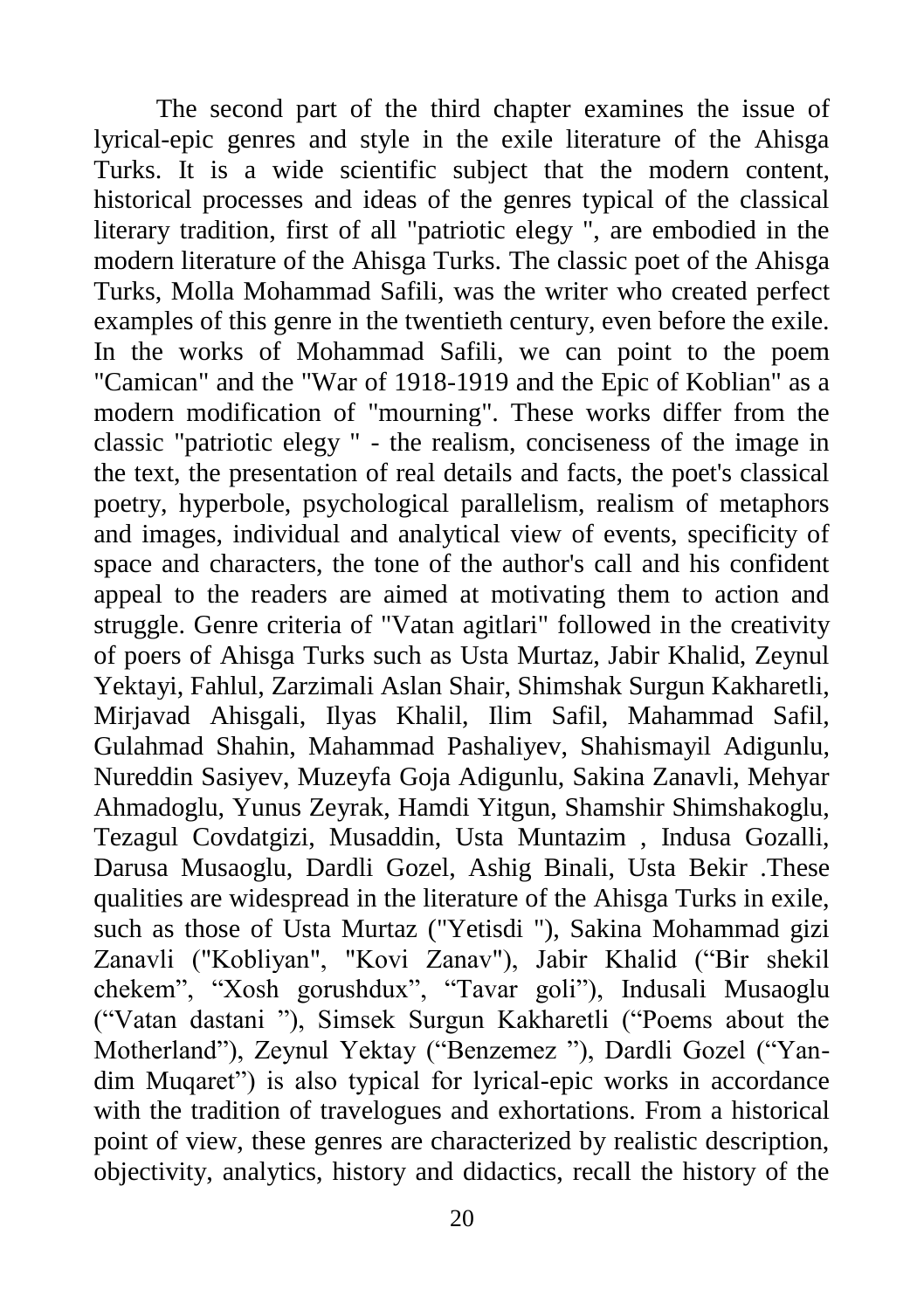country, toponyms, personalities, monuments, live in the memory and are primarily important for their informative and didactic value.

The main feature of the travels of the Ahisga Turks in exile, as in Jabir Khalid's poem, is not a realistic depiction of the real scene, but the glorification of the author's feelings after a long separation, the image of the sacred "homeland":

*Sən ey əziz baba yurdum, Xoş görüşdux, xoş görüşdux Həsrət çəkdim, səni gördüm, Xoş görüşdux, xoş görüşdux.*

*Sən ey gözəl arzu-güman, Tağ köksünə düşən düman, Uçma ey kuş, uçma aman, Xoş görüşdux, xoş görüşdux.*

*Ey dərədə gurliyan çay, Yay səs-sədan ellərə yay, Gözəllikdən alduğum pay, Xoş görüşdux, xoş görüşdüx.*

*İnsanlardur yurda naxış, Ulu torpax, sana alkış, Baxan günəş, yağan yağış, Xoş görüşdux, xoş görüşdux.*

*Bu torpaxdan qüvvət əmən, Sən ey meşə, çayır-çəmən, Kollarımı açmışam bən Xoş görüşdux, xoş görüşdux<sup>16</sup> .*

The third section of this chapter, "Traditional lyrical genres in the exile poetry of the Meskhetian Turks" explores the content and form features, functional aspects of lyrical poetry in exile, which

<sup>16</sup> Hacılı, A. Axısqa türkləri: Vətən bilgisi // – İstanbul: Ahıska Reklam Tanıtım Ajansı Yayınları, – 2009. – 583 s. – s. 508.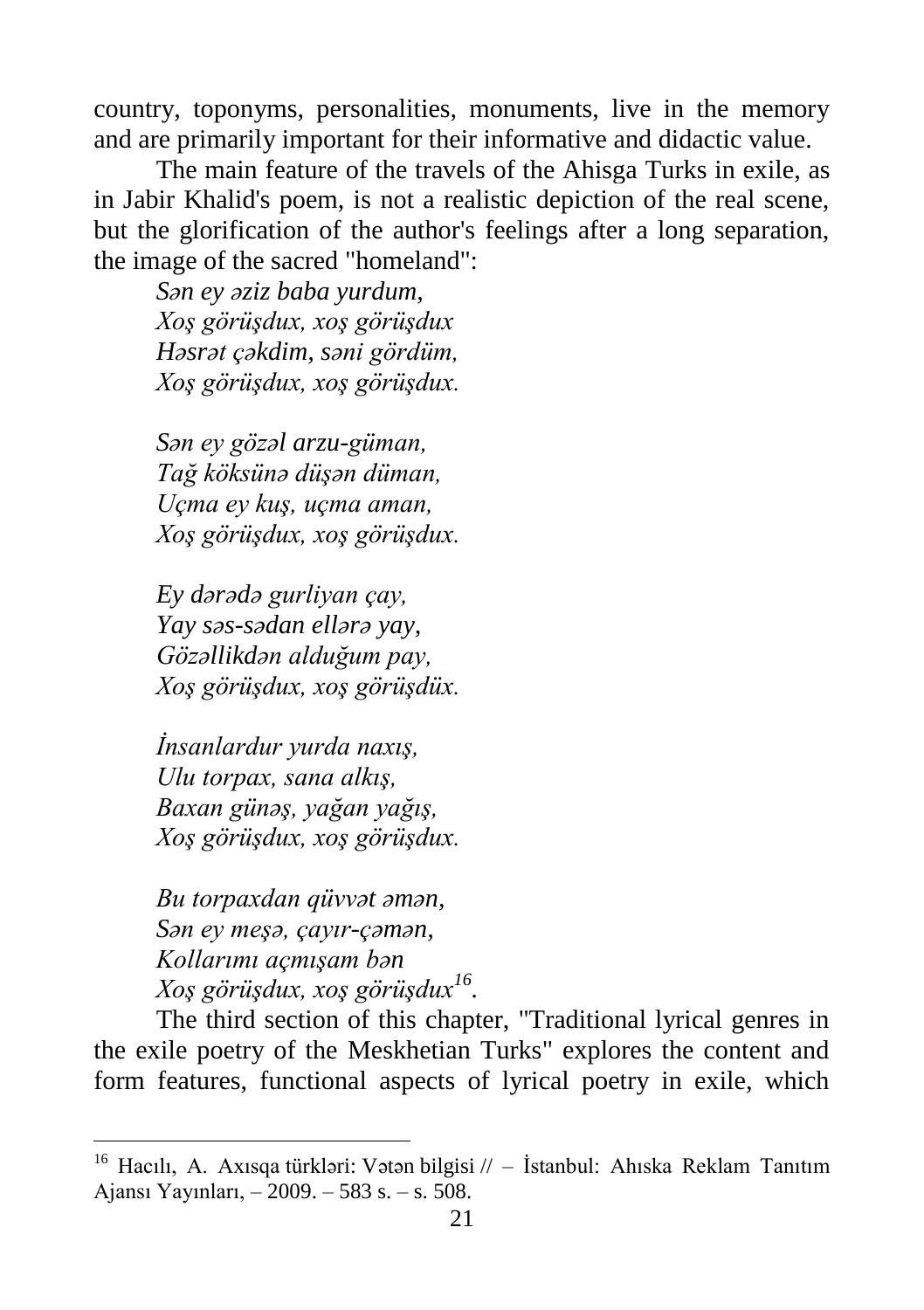occupies an important place in the folklore and classical literature of the Ahisga Turks. The socio-historical environment of the exile period led to certain receptive and functional changes in the lyrical genre system and style. The essence of these new genre processes in the exile literature of the Meskhetian Turks is the discovery of the semantics of traditional folklore genres, primarily love lyrics and laments, associatively or directly related to the theme of exile. That is, unlike the author's texts, which directly express the theme of exile, many works preserve the structure and style of the traditional lyrical genre, but they are semantically reinterpreted to express the theme of exile. The actualization of the topic of exile with various transformations of traditional folklore and literary texts takes place in various forms. In a number of anonymous texts, mainly mani-bayats, the motives and expressions of love, affection, lover are directly replaced by the words "homeland", "country", "motherland". In a number of texts, the classical example is transformed more deeply or is not formally changed, but is perceived associatively in the context of the theme of homeland, exile. Such works can be perceived in other ethno-poetic environments as an expression of traditional love or generally philosophical-spiritual strangeness motives, but in the modern understanding of the Ahisga Turks, they act as the carriers of the exiled content. In exile poetry, the toponymy of the country, historical personalities, events, geographical objects, religious temples, etc.also occupy an important place.

A number of traditional genres, especially mania, couplets, gerayli, tajnis, etc., contain motifs and details specific to the new period, and sometimes words derived from the languages and dialects of the peoples with whom Ahisga turks came into contact during the period of exile.The semantic and functional adaptation of the classical text to the theme of exile is not only in mani poems , but also in Turkic texts, lyrical "groups" of short prose and poetry, in the folklore and written literature of the Ahisga Turks, including Usta Murtaz, Jabir Khalid. , Aslan Shair, Sakina Zanavli, Gulahmad Shahin, Hamdi Yitgun, in the above-mentioned, so-called "admonition" masterpieces and autobiographies, in the ghazals of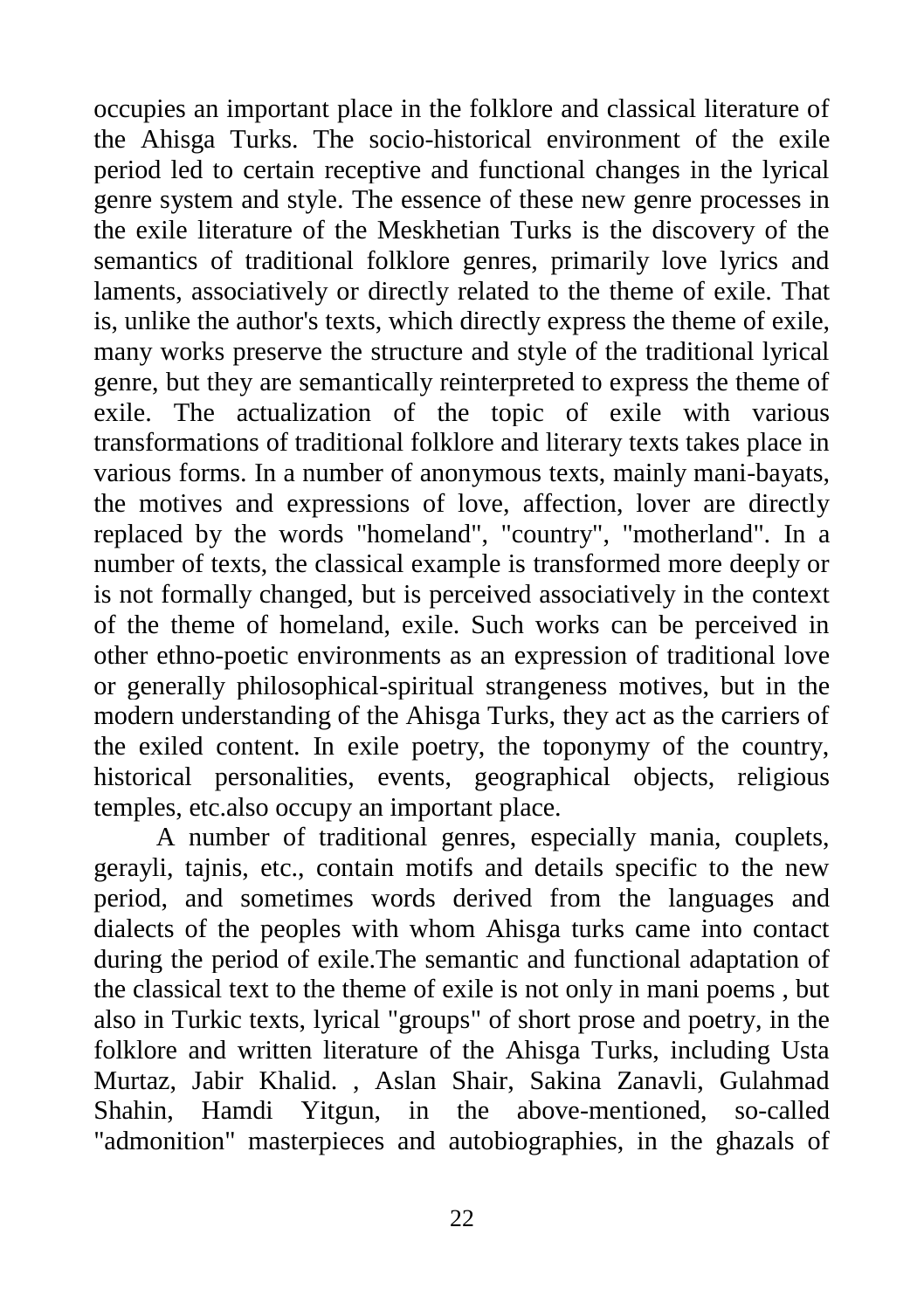Usta Murtaz, Yunus Zeyrek, Gulahmad Sahin and in the lyrical memoirs of various people.

The fourth section of the third chapter, "Journalism and Memoir Literature in Exile Literature," notes that the genres of journalism and memoirs formed around the national press in Ahiska and Georgia in general from the beginning of the last century to the exile disappeared during the exile and re-emerged only in the late 1980s. It is reflected in the "Vatan Ashki" newspaper published during this period, in exile memoirs published in various books, and in books written or compiled by Allahverdi Piriyev and Sevil Piriyeva, Nureddin Sasiyev, Latif Shimshakov, and Movlud Ishik in the 2000s. In modern times, the journalism of the Ahisga Turks is also developing on various Internet portals and social networks. The content of this memoir literature, which has recently been formed as an independent genre, consists of memoirs about the nature and history of the homeland, the way of life of the people in exile, individual events and personalities.

In terms of literary form, Ahisga memoir literature can be divided into types according to the content groups of works: memoirs about the nature and history of the historical homeland, ethnographic miniatures, prominent personalities of the homeland (ancestors, scholars, wrestlers, national leaders, ordinary people), historical monuments, temples, holy places memories, legends about mythological beliefs, the process of exile, memories of life abroad, and so on. In contrast to the travelogues we have considered above, the narrators of these texts present the stories, narrations, and memories they tell in the form of real events, in detail, specify their place and time, and name specific individuals. Many of these memoirs collected and published during the exile provide vivid information about the social life of the various villages of Ahisgan, the nature, culture, natural and cultural monuments, temples, clans, personalities, religious and mythological beliefs of these villages $17$ .

<sup>&</sup>lt;sup>17</sup> Hacılı, A. Qəribəm bu vətəndə: Axısqa türklərinin etnik mədəniyyəti / A.Hacılı. – Bakı: Gənclik, – 1992. – 216 s.; Hacılı, A. Çağdaş folklor yaradıcılığının tipologiyası və poetikası (Axısqa türk şifahi nəsri əsasında) / Azərbaycan şifahi xalq ədəbiyyatına dair tədqiqlər, XIV. – Bakı: Səda, – 2003. – s. 15-28; Hacılı, A.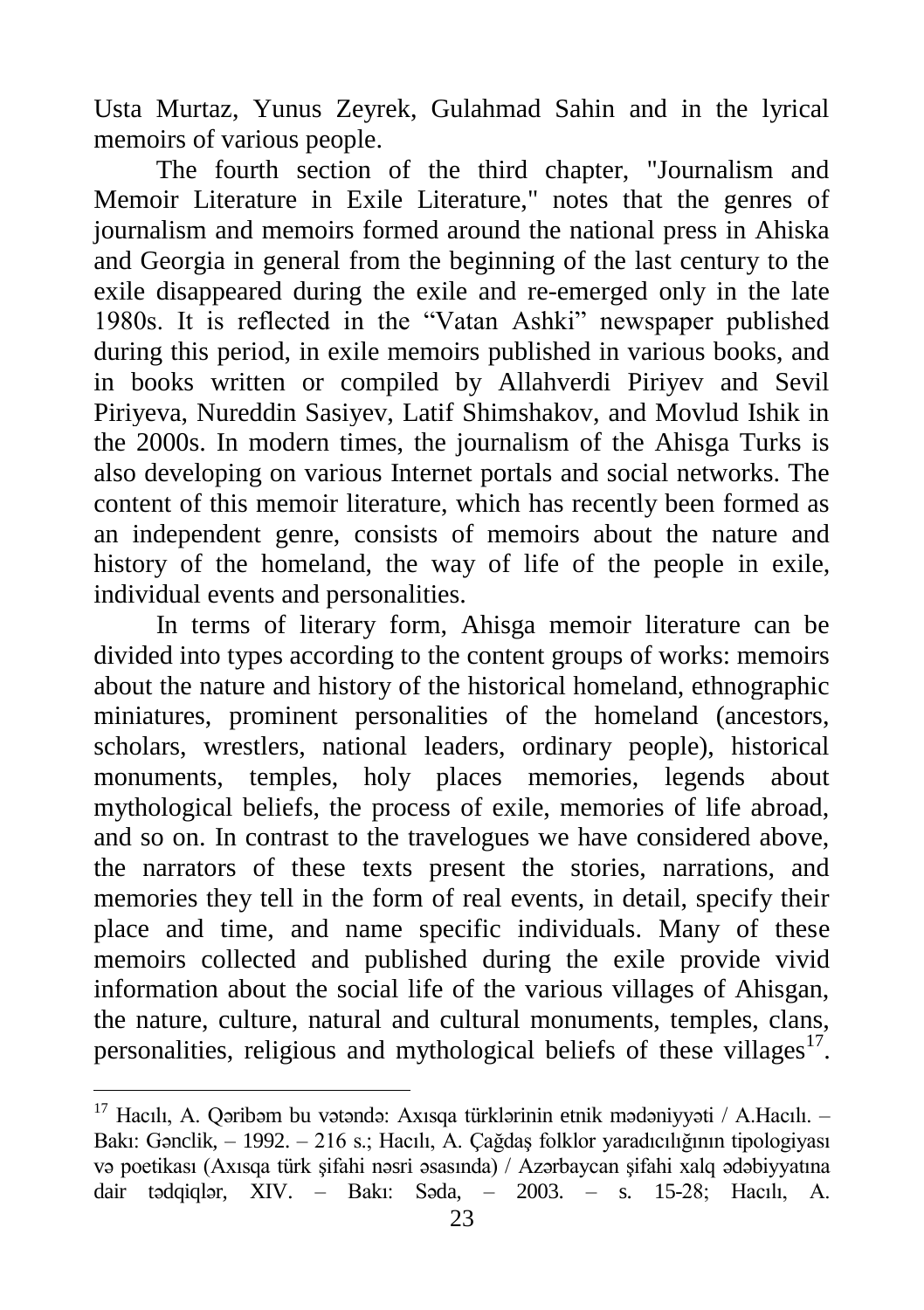The value of these memories is to inform the new generation about the history of the homeland, to acquaint them with the Turkish-Muslim spirit of Ahisga, to instill love in the homeland and, ultimately, to form in listeners and readers a sense of homeland, attachment to the historical land. In general, we can say that the main features of the memoir literature of the Ahisga Turks are: objective, sometimes naturalistic presentation of real information, emotional attitude to the subject of description, high pathos interpretation of events, lyrical perception along with epic description, emphasis on facts, tendency to generalizations and so on.

The fifth section of the third chapter is devoted to fiction in exile literature. The important role of national epic-lyrical genre traditions and literary relations in the emergence and development of fiction, novel and short story genres, which began to form in recent years and are already well-known representatives of Shahismail Adigunlu, Nureddin Sasiyev, Mirjavad Ahisgali, should be noted. Although there is no rich tradition of fiction in the literature of the Ahisga Turks, poetic forms such as tales, legends, myths, anecdotes, epics, and epics had an ancient history and a perfect poetic system, and influenced the formation of modern prose genres along with memoirs and journalism. The role of relations with Azerbaijani literature in this process is also great.

The main representatives of the writers who created the modern fiction of the Ahisga Turks were, first of all, Shahismayil Adigunlu (novel "Samander qushu. Baku, Shirvanneshr, 2011"), Nureddin Sasiyev ("Yetim qalmish Ahisqali. Baku, 2011" historicalchronicle story), Mirjavad Ahisgali ("Gurbatdan iniltilar") 2. Yasham savashi Bursa, Emin yayinlari, 2007" , Ahısqadan Hikayeler Bursa, Emin yayinlari, 2008 " Hekaye toplusu).

- There are a number of common and different aspects that unite and distinguish these writers, who are well-known

Axısqa türkləri: Vətən bilgisi // – İstanbul: Ahıska Reklam Tanıtım Ajansı Yayınları, – 2009. – 583 s.; Hacılı, A. Hatıralarda Ahıska Yurdu – [1 // "Bizim Ahıska", Bahar, –](https://www.academia.edu/9620178/Asif_Hac%C4%B1l%C4%B1._Hat%C4%B1ralarda_Ah%C4%B1ska_yurdu_-_1)  [2011. Sayı 22, – s. 31-35;](https://www.academia.edu/9620178/Asif_Hac%C4%B1l%C4%B1._Hat%C4%B1ralarda_Ah%C4%B1ska_yurdu_-_1) Hacılı, A. [Hatıralarda Ahıska Yurdu –](http://www.ahiska.org.tr/wp_pdf/sayi23/parcali/13_sayi23.pdf) 2 // "Bizim Ahıska", Yaz, – [2011. Sayı 23, – s. 12-18.](http://www.ahiska.org.tr/wp_pdf/sayi23/parcali/13_sayi23.pdf)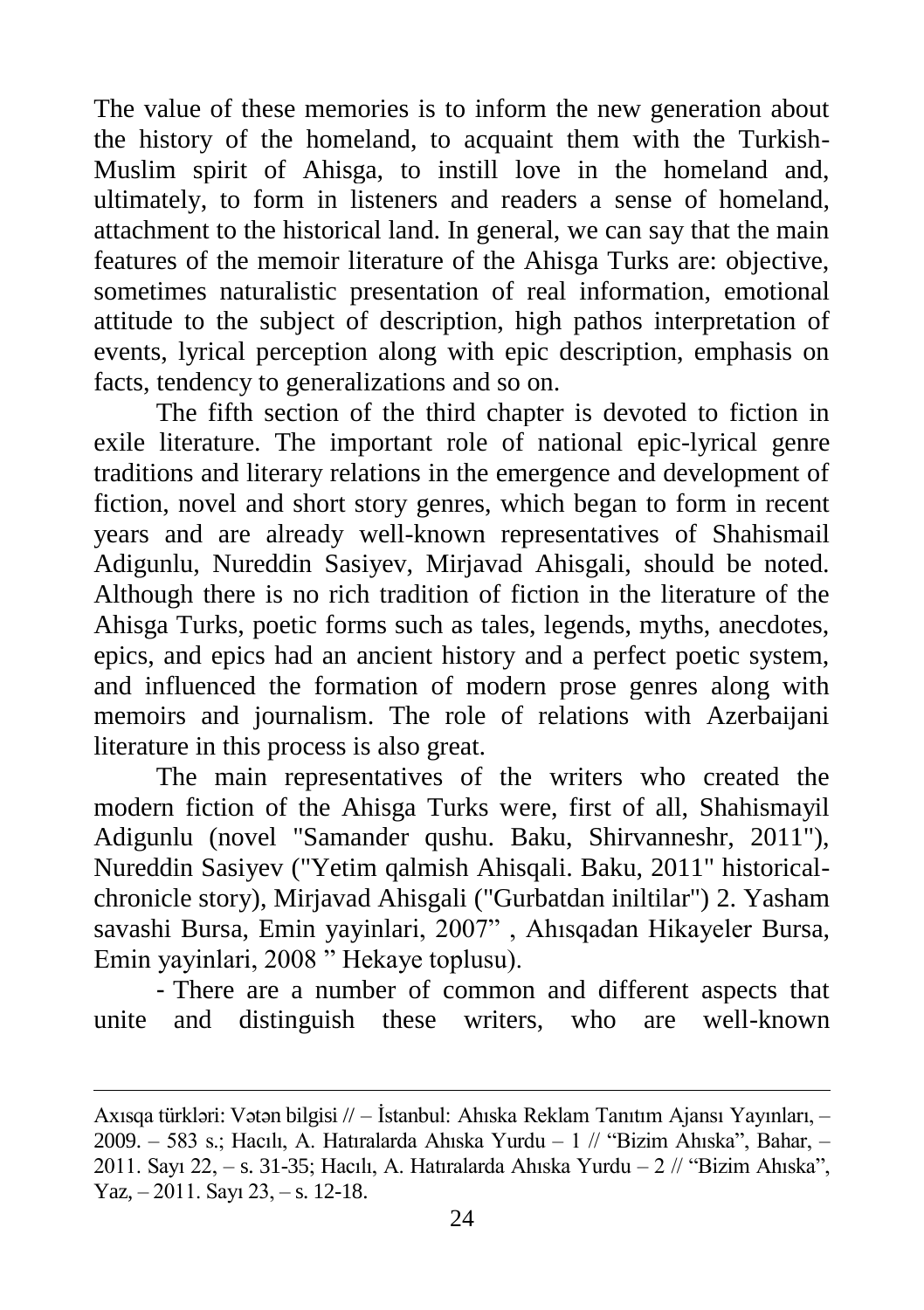representatives of the Ahisga Turkish prose, which is still at the stage of formation:

- the main theme of all three writers is the love of homeland, the suffering of exile;

- folklore sources in their artistic studies;

- Collection and publication of folklore and ethnographic materials (N.Sasiyev. Baba ocaghi, ana sijaghi Folklore of Akhiskha Turks; Mircevat Ahisgali. Stories and Tales told in Ahisga);

- write common themes in both prose and poetry; nonformation of the language of works on the basis of a single principle (Nureddin Sasiyev writes in Ahisga dialect, Shahismayil Adigunlu writes in Azerbaijani literary language, Mirjavad Ahisgali writes in Turkish literary Turkish);

- The discovery of prose genres in different typologies, ie the syncretism of the criteria of fiction, memoir, journalism, folklore in Nureddin Sasiyev, the composition of Shahismayil Adigunlu's prose on a chronological basis, not an event, the absolute advantage of dialogues over description and description; In Mirjavad Ahisgali, there is a tendency to politicize the literary text.

However, the mission of national and literary-cultural enlightenment in each of these writers, as well as the use of literature of other nations, cultural contacts with other peoples is especially evident in prose: "Turkish art is multi-layered and includes works in national, Kazakh, Uzbek, Russian and Azerbaijani languages. This gives impetus to the development of national thought and the rise of consciousness to a new spiritual level. In the first stage, Turkish literature developed mainly on the basis of folklore and mastered the tradition of classical literature. Turkish literature, based on their artistic and aesthetic capabilities, was able to strengthen its ties with world classics in a short period of time and was enriched with new poetic forms<sup>18</sup>.

Although prose genres cannot be compared to poetry in terms of their scope and popularity, they are extremely important as literary

<sup>18</sup> Тагарова, Т.Г. Особенности развития современной литературы турков Казахстана // [http://www.rusnauka.com/7\\_NMIW\\_2009/Philologia/42144. doc.htm](http://www.rusnauka.com/7_NMIW_2009/Philologia/42144.%20doc.htm)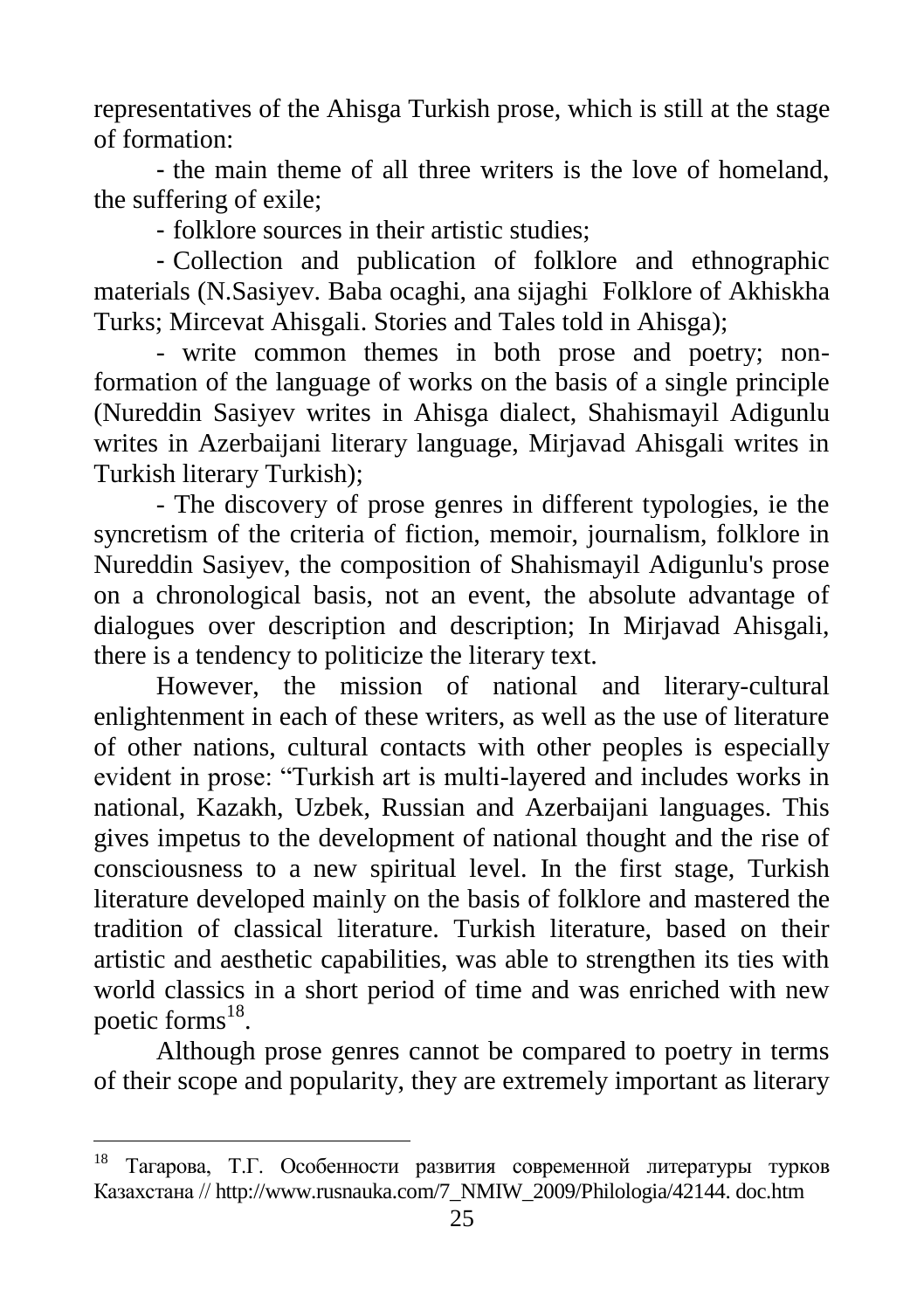forms that reveal a new poetic thought, an epic method of description, a concrete, objective and realistic approach to history and modernity.

Thus, the genre system of exile literature of the Ahisga Turks consists of lyrical-epic poems ("patriotic poems", "travelogue", "exhortation"), associative or traditional expressions that directly express the concept of homeland and exile (couplet, gerayli, bayati, ustadname, vujudname and etc.) or free types of poetry, memoir literature formed during the period of exile, memoirs, historicalpolitical and ethnographic-cultural journalism, novels, short stories and fiction genres. In terms of style, Ahisga's prose is romantic, realistic, satirical creative tendencies, traditional folklore and individual style forms, heroism, tragedy, neutral pathos.

**In the concluding part,** the analyzes are summarized and it is concluded that a special "exile literature" was formed in the ethnic culture of the Ahisga Turks under the influence of national deportation. In the content of exile literature, patriotic ideas, didactic and educational topics have become relevant, the concepts of homeland and strange land have become relevant. In the modern literature of the Ahisga Turks, the theme of exile is mainly expressed in poetry, and in the last decade also in fiction and journalism. Poetry develops mainly in syllables, partly in free rhythm. During this period, new genres such as traditional "patriotic mourning", exile songs and lyrical-epic genres of the saga gained new form, and the genre of poems was formed. Types of epic texts formed during the period of exile include memoir literature, historical-political and ethnographic-cultural journalism, novels, short stories. From the stylistic point of view, we can classify these genres into romantic, realistic, satirical text types, traditional and individual stylistic forms, heroic, tragic, neutral pathos works, and linguistically, works written in Ahisga dialect, Azerbaijani and Turkish.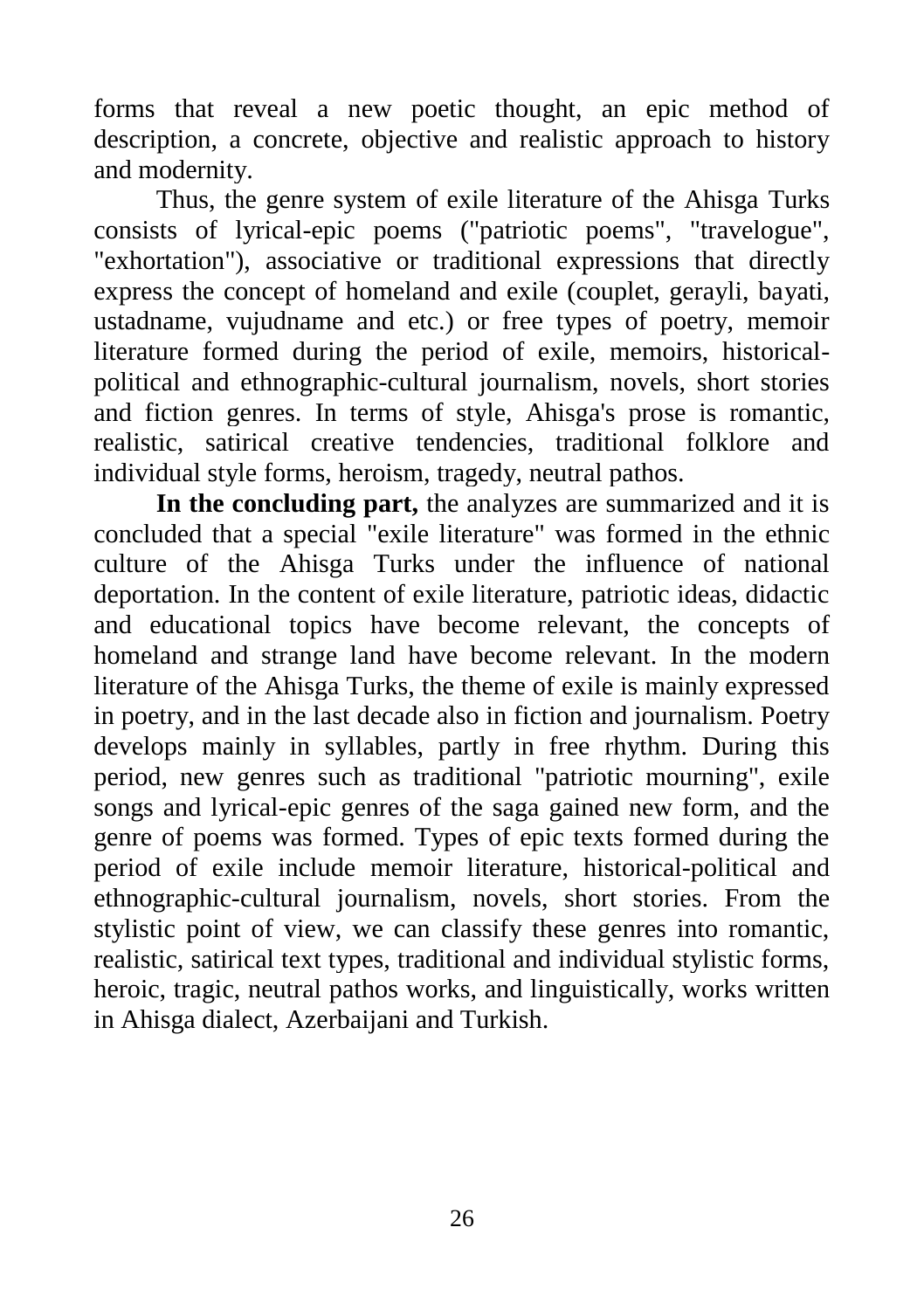**The main provisions of the dissertation have been reflected in the following works of the author:**

- 1. Ahıska türklərinin sürgün ədəbiyyatı və milli mənlik şüuru // International Conference Sustainable development and actual problems of humanitarian sciences, – Baku, – 2018. – s. 332- 334. [http:/au.edu.az/en/menu/251](http://au.edu.az/en/menu/25) /sd-konfrans-materiallari
- 2. Ahıska türklərinin sürgün ədəbiyyatının tipologiyasına dair qeydlər // – Bakı: ВSU, Humanitar elmlərin öyrənilməsinin aktual problemləri, Mütərcim,  $-2019$ .  $\mathbb{N}$ <sup>o</sup> $1, -$  s. 204-209. ISSN 2221-8432. http:/mutercim.az/wp- [content/uploads/jumal/Sbom](http://mutercim.az/wp-content/uploads/jumal/Sbom) ik 2019-l.pdf
- 3. Ahıska türklərinin sürgün ədəbiyyatında didaktik məzmun və funksionallıq // – Bakı: BSU, Elmi əsərlər (dil və ədəbiyyat seriyası), – 2019.  $\mathbb{N}^2$ 1, – s. 275-282. ISSN 2071-4750. https :/bsu-uni.edu.az/uploads/Elmi%20 %C9%99s%C9%99rl%C9% 99r%20Dil%20ve%20edebi i wat%202019%20-%201.pdf
- 4. Ahıska türklərinin sürgün ədəbiyyatında Azərbaycan mövzusu // III International scientific conference young researchers, –Baku, – 2019. – s. 1056-1059.
- 5. Ahıska türklərinin sürgün ədəbiyyatının tarixi genezisi və ədəbi tipologiyası // – Bakı: AMEA-nın M.Füzuli adına Əlyazmalar İnstitutu, Filologiya məsələləri, Elm və təhsil, – 2019. №15, – s. 325-333. http:/ www.fılologiyamesele leri.net/pdf/2019/nl 5.pdf
- 6. Ahıska türklərinin sürgün ədəbiyyatında lirik-epik janrlar və üslub // – Sumqayıt: SDU, Elmi xəbərlər, – 2019.  $\mathcal{N}_2$ 4, – s. 35-39. ISSN 2706-719X. [https:/www.ssu](https://www.ssu-scientificnews.edu.az/pd)[scientificnews.edu.az/pd](https://www.ssu-scientificnews.edu.az/pd) frS19-4.pdf
- 7. Ahıska türklərinin sürgün ədəbiyyatında bədii nəsr // Bakı: BSU, Humanitar elmlərin öyrənilməsinin aktual problemləri, Mütərcim, – 2019. №4, – s. 144-150. ISSN 2221-8432. [http:/mutercim.az/wp- content/uploads/jumal/Sb](http://mutercim.az/wp-content/uploads/j_umal/S)omik 2019-4.pdf
- 8. Жанровое своеобразие мемуаров в современной литературе ахалцихских (к постановке проблемы) // – М.: Культурология, искусствоведение и филология: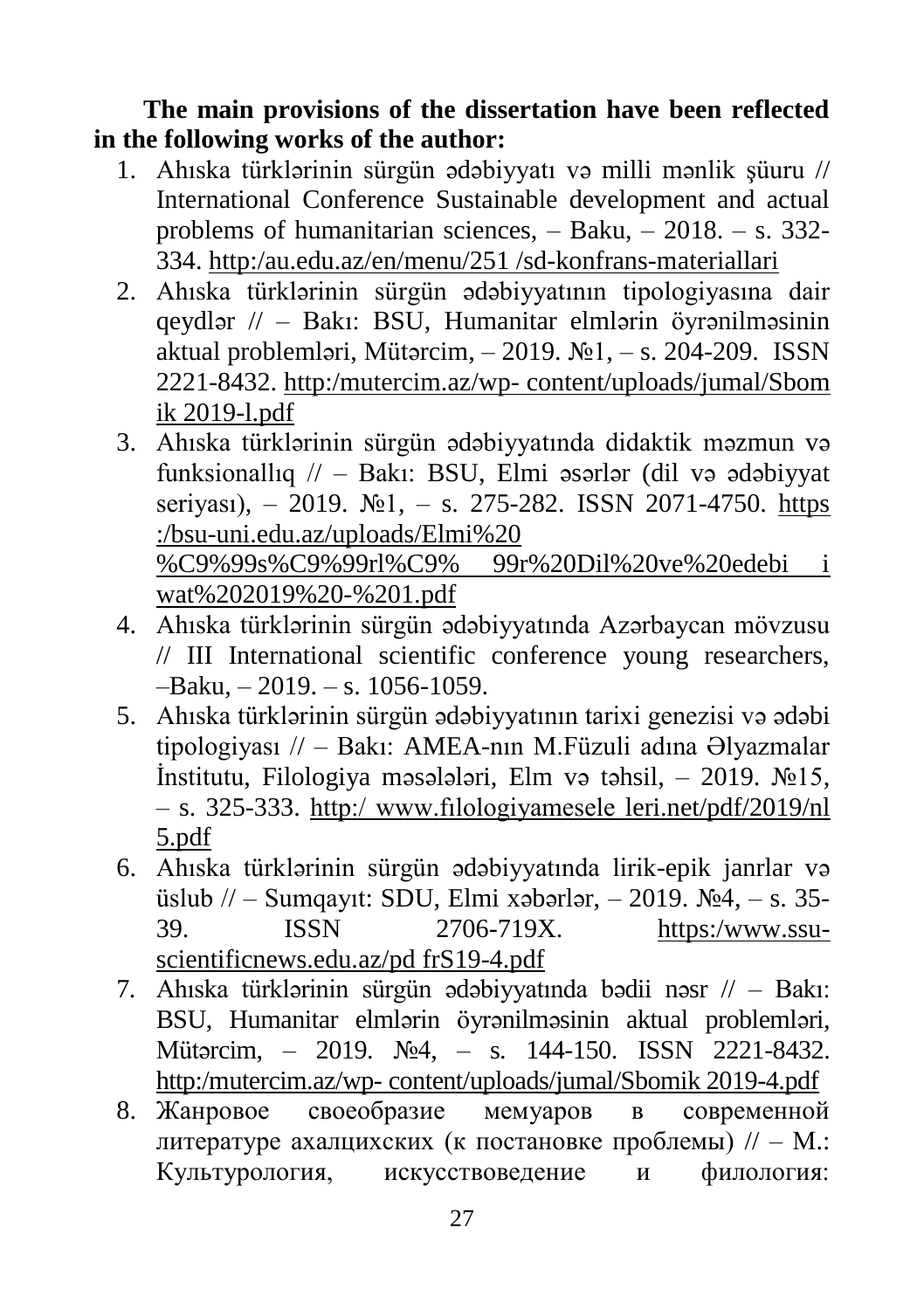современные взгляды и научные исследования, – 2019. №7,

– s. 40. ISSN 2541-9870. https:/ www. intemauka. org/authors/ozturk- enver-fazlyoglu

- 9. Ahıska türklərinin sürgün poeziyasında ənənəvi lirik janrlar // Doktorantların və gənc tədqiqatçıların XXIII Respublika elmi konfransı, – Bakı, – 2019. – s. 124-126.
- 10. Идейно-художественное своеобразие выселенческой литературы ахалцихских турок (к постановке Проблемы) // Науковий BİCHHK Мiжнародного гумаштарного унiверситету, Серия: Фiлoлoгiя, – 2019. №43, – s. 19-22. [http:/www.vestnik](http://www.vestnik-philology.mgu.od.ua/arc)[philology.mgu.od.ua/arch](http://www.vestnik-philology.mgu.od.ua/arc)ive/v43/part 4Z7.pdf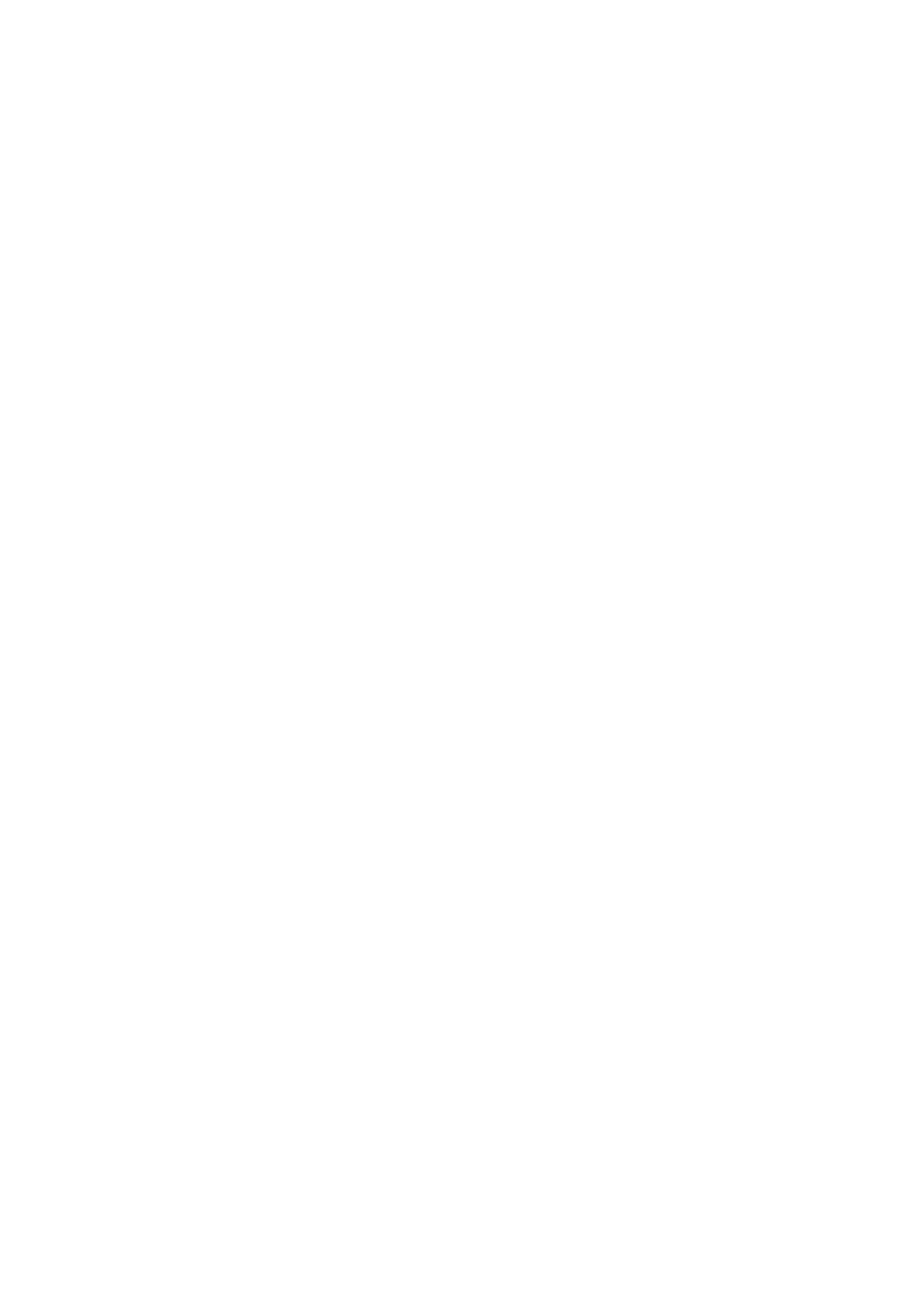$\frac{1}{2}$  defense with  $\frac{1}{2}$  and  $\frac{1}{2}$ he defense will be held on  $Q + Q$  and  $Q$  2022 at  $Q + Q$  at the meeting of the Dissertation council ED 2.13 of Supreme Attestation Commission under the President of the Republic of Azerbaijan operating at Baku Slavic University.

Address: 33, S.Rustam str. Baku, Azerbaijan. AZ 1014.

Dissertation is accessible at the Baku Slavic University Library.

Electronic versions of dissertation and its abstract are available on the official website of the Baku Slavic University.

Abstract was sent to the required addresses on  $O\frac{\sqrt{U\alpha_{e}}}{2022}$ .